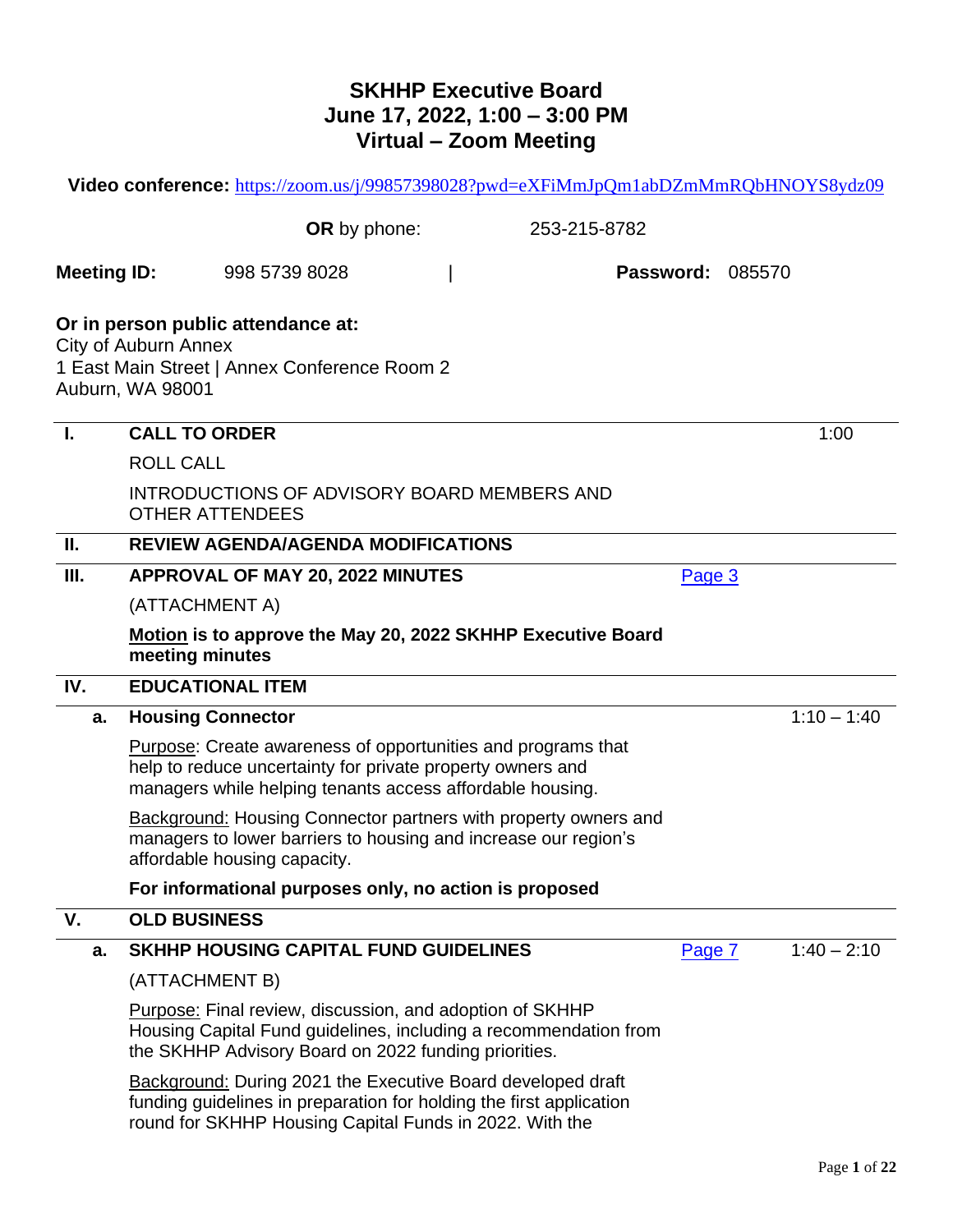| IX.   | <b>ADJOURN</b>                                                                                                                                                                                                                                                                                                                                                                                                                                                                                                                                  |         | 3:00          |
|-------|-------------------------------------------------------------------------------------------------------------------------------------------------------------------------------------------------------------------------------------------------------------------------------------------------------------------------------------------------------------------------------------------------------------------------------------------------------------------------------------------------------------------------------------------------|---------|---------------|
| VIII. | <b>UPDATES/ANNOUNCEMENTS (as time allows)</b>                                                                                                                                                                                                                                                                                                                                                                                                                                                                                                   |         |               |
| VII.  | <b>PSRC VISION 2050 AWARD PRESENTATION</b>                                                                                                                                                                                                                                                                                                                                                                                                                                                                                                      |         | $2:45 - 3:00$ |
|       | For discussion and gathering feedback only, no action is<br>being proposed.                                                                                                                                                                                                                                                                                                                                                                                                                                                                     |         |               |
|       | <b>Staff presentation: Angela San Filippo</b>                                                                                                                                                                                                                                                                                                                                                                                                                                                                                                   |         |               |
|       | (ATTACHMENT C)<br>Purpose: Initial review and discussion of 2023 work plan and<br>budget.<br><b>Background: The SKHHP Interlocal Agreement requires adoption</b><br>of an annual work plan and budget. The staff work group and<br>Advisory Board have provided initial review of the work plan. The<br>intention is to get preliminary feedback from the Executive Board,<br>followed by review and input by each member jurisdiction, adoption<br>by the Executive Board, and approval by each member jurisdiction<br>by the end of the year. |         |               |
| a.    | <b>2023 SKHHP WORK PLAN AND BUDGET</b>                                                                                                                                                                                                                                                                                                                                                                                                                                                                                                          | Page 19 | $2:10 - 2:45$ |
| VI.   | <b>NEW BUSINESS</b>                                                                                                                                                                                                                                                                                                                                                                                                                                                                                                                             |         |               |
|       | <b>Motion is to approve SKHHP Housing Capital Fund Guidelines</b>                                                                                                                                                                                                                                                                                                                                                                                                                                                                               |         |               |
|       | <b>Staff presentation: Angela San Filippo</b>                                                                                                                                                                                                                                                                                                                                                                                                                                                                                                   |         |               |
|       | Attachment B is the culmination of Executive Board development of<br>funding guidelines, Advisory Board recommended priorities<br>reviewed at the April 15 and May 20 Executive Board meetings.<br>Changes made since the last review are shown in red with<br>additions underlined and deletions stuck out.                                                                                                                                                                                                                                    |         |               |
|       | establishment of the SKHHP Advisory Board, they provided<br>recommendations for funding priorities.                                                                                                                                                                                                                                                                                                                                                                                                                                             |         |               |

L,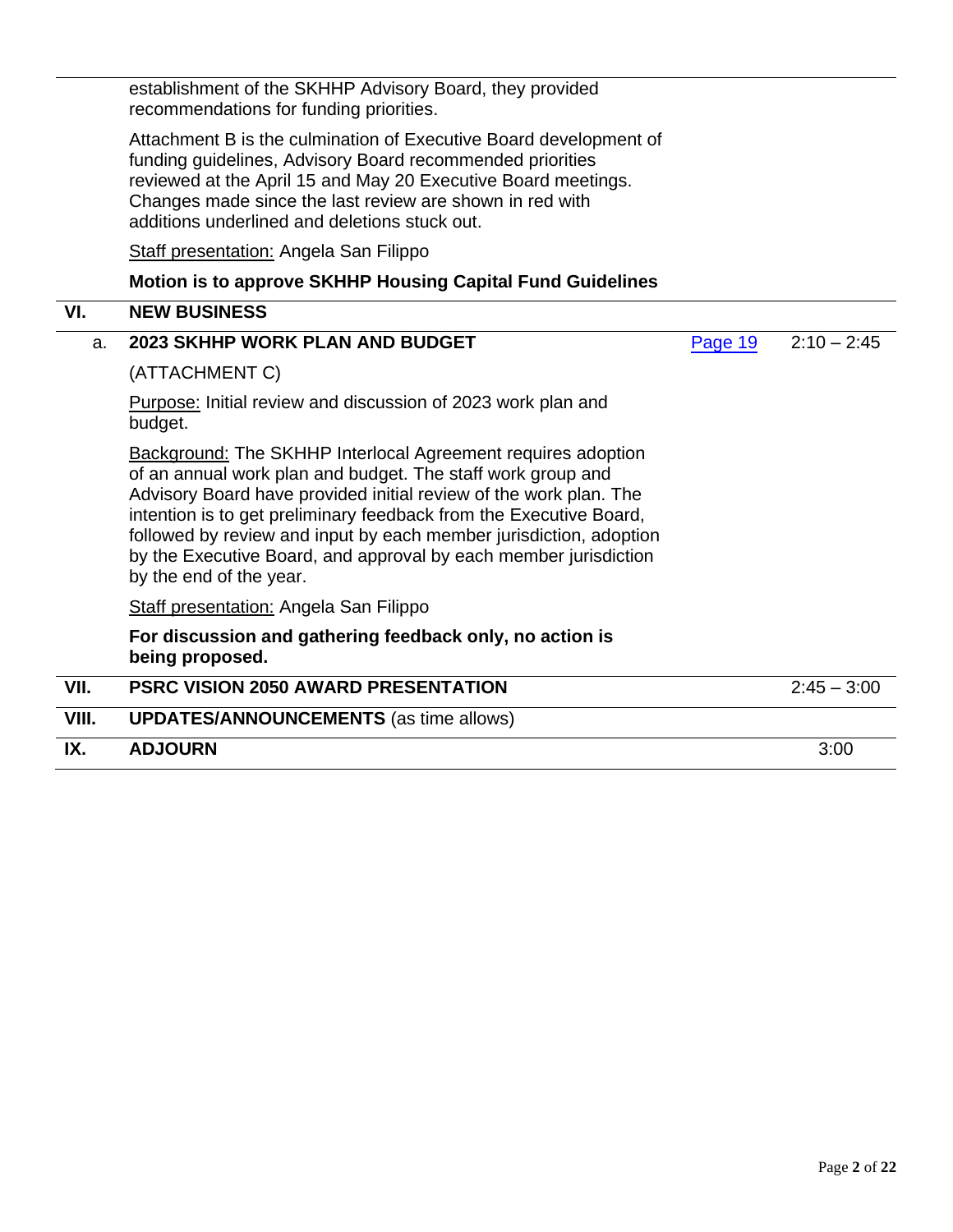<span id="page-2-0"></span>

**SKHHP Executive Meeting May 20, 2022**

#### **MINUTES**

## **I. CALL TO ORDER**

Vice-Chair Dana Ralph called the virtual meeting to order at 1:02 PM. **a. ROLL CALL/ESTABLISHMENT OF QUORUM**

**Executive Board members present:** Collen Brandt-Schluter, City of Burien, Joseph Cimaomo, City of Covington*;* Traci Buxton, City of Des Moines*;* Brian Davis, City of Federal Way; Dana Ralph, City of Kent; Eric Zimmerman, City of Normandy Park*;* Mark Santos-Johnson, Alternate City of Renton until Ryan McIrvin, City of Renton joined at midway through*;* Kelly Rider, King County (in and out of meeting); De'Sean Quinn, City of Tukwila

**Other attendees:** Angela San Filippo, SKHHP; McCaela Daffern, King County; JC Harris, City of Des Moines; Laurel Humphrey, City of Tukwila; Nigel Herbig, King County Regional Homelessness Authority; Earnest Thompson, City of Normandy Park; Hannah Bahnmiller, City of Renton; Kaitlin Heinen, SKHHP Advisory Board Member; Marty Kooistra, Civic Commons; Mark Santos-Johnson, City of Renton; Merina Hanson, City of Kent; Nicole Nordholm, City of Des Moines; Adria Buchanan, Fair Housing Center of Washington; Amanda DeFisher, Fuse Corps; Isaac Horwith, King County; Matt Torpey, City of Maple Valley

## **II. REVIEW AGENDA/AGENDA MODIFICATIONS**

No agenda modifications.

## **III. APPROVAL OF APRIL 15, 2022 MINUTES**

Joseph Cimaomo moved to approve the April 15, 2022 minutes as presented; De'Sean Quinn seconded the motion. Motion passed unanimously (8-0).

## **IV. OLD BUSINESS**

## 1. **Election of Chair and Vice-Chair officer positions to serve for the remainder of 2022**

City of Auburn Mayor, Nancy Backus indicated interest in continuing to serve as Chair. Hearing no other nominations for Chair, Mark Santos-Johnson moved to appoint City of Auburn Mayor, Nancy Backus to Chair, Traci Buxton seconded. Motion passed unanimously (8-0).

Mayor of Kent, Dana Ralph indicated interest in continuing to serve as Vice-Chair. Hearing no other nominations for Vice-Chair, Santos-Johnson made a motion to appoint City of Kent Mayor, Dana Ralph to Vice-Chair, Cimaomo seconded. Motion passed unanimously (8-0).

## 2. **SKHHP Housing Capital Fund Guidelines**

During 2021 the SKHHP staff work group and Executive Board developed capital fund guidelines, working through individual sections in great detail.

With the formation of the Advisory Board, held off on setting funding priorities so that we could incorporate the Advisory Board's voice and perspective into this process. Advisory Board was formed and members appointed specifically to bring voices of those most impacted by the housing crisis into the SKHHP decision making process.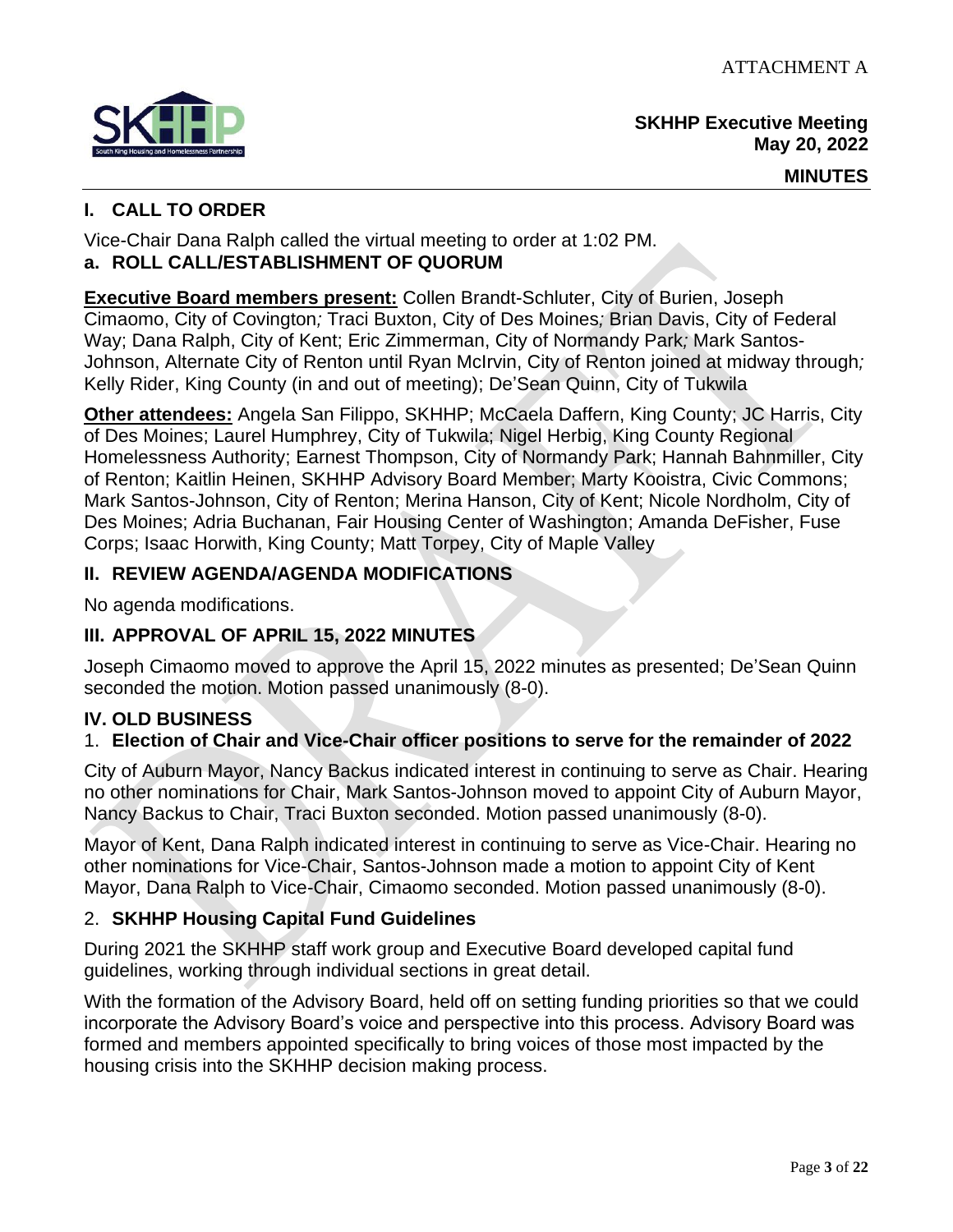Because of the in depth work done by the Executive Board in 2021, Angela San Filippo provided a high level review of the guidelines including an overview of the process and schedule and opportunities for communication and involvement from SKHHP member jurisdictions and specifically jurisdictions where projects are being proposed. The intention is to communicate with member Councils through the Executive Board, and staff work group to keep everyone apprised of the process and potential projects.

In addition to using the combined funders application, the proposed application contents include a letter of consistency from staff of jurisdiction where project is sited demonstrating consistency with community priorities and plans, and a letter of community support from a community organization, church, community center, or school that serve the community where the project is located. Suggestion to broaden language to religious institution rather than church.

Discussion ensued regarding establishing jurisdiction support during the application process. Some of the questions and comments that came up during the Board's discussion regarding demonstration of jurisdiction support included:

- Communication and coordination built into the process allows for substantial opportunities for jurisdictions to weigh into process
- Concern that legislative body may not need/want to take the level of ownership for a project that a letter of support implies
- Intent that projects would not be funded by SKHHP without support from the jurisdiction where the project is sited
- Concern regarding application timeline, alignment with other public funders, and feasibility of requiring a letter of jurisdiction support within that timeline
- Concern regarding relationship between SKHHP and member jurisdictions if jurisdictional support is not established as part of the overall funding process

In addition, there were concerns shared regarding calling out specific populations within the funding priorities and a recommendation was proposed to use low-income households as a clearer and more inclusive beneficiary target.

San Filippo will follow-up with a summary of the conversation, solicit additional Executive Board feedback, as well as have conversations with the staff work group and Advisory Board with the intention of coming up with a recommended path forward to be presented at the June meeting. The funding guidelines will need to be adopted in June, in order to keep the application timeline on track.

## **V. NEW BUSINESS**

## 1. **2023 SKHHP Work Plan and Budget**

San Filippo provided an overview of the process and timeline for developing the 2023 work plan and budget. This meeting was intended for initial review which will be followed up by engaging each member jurisdiction's Council to provide feedback on the work plan and budget. The work plan and budget will be brought forward for approval by the Executive Board in August with final adoption by partner jurisdictions during the fall and winter.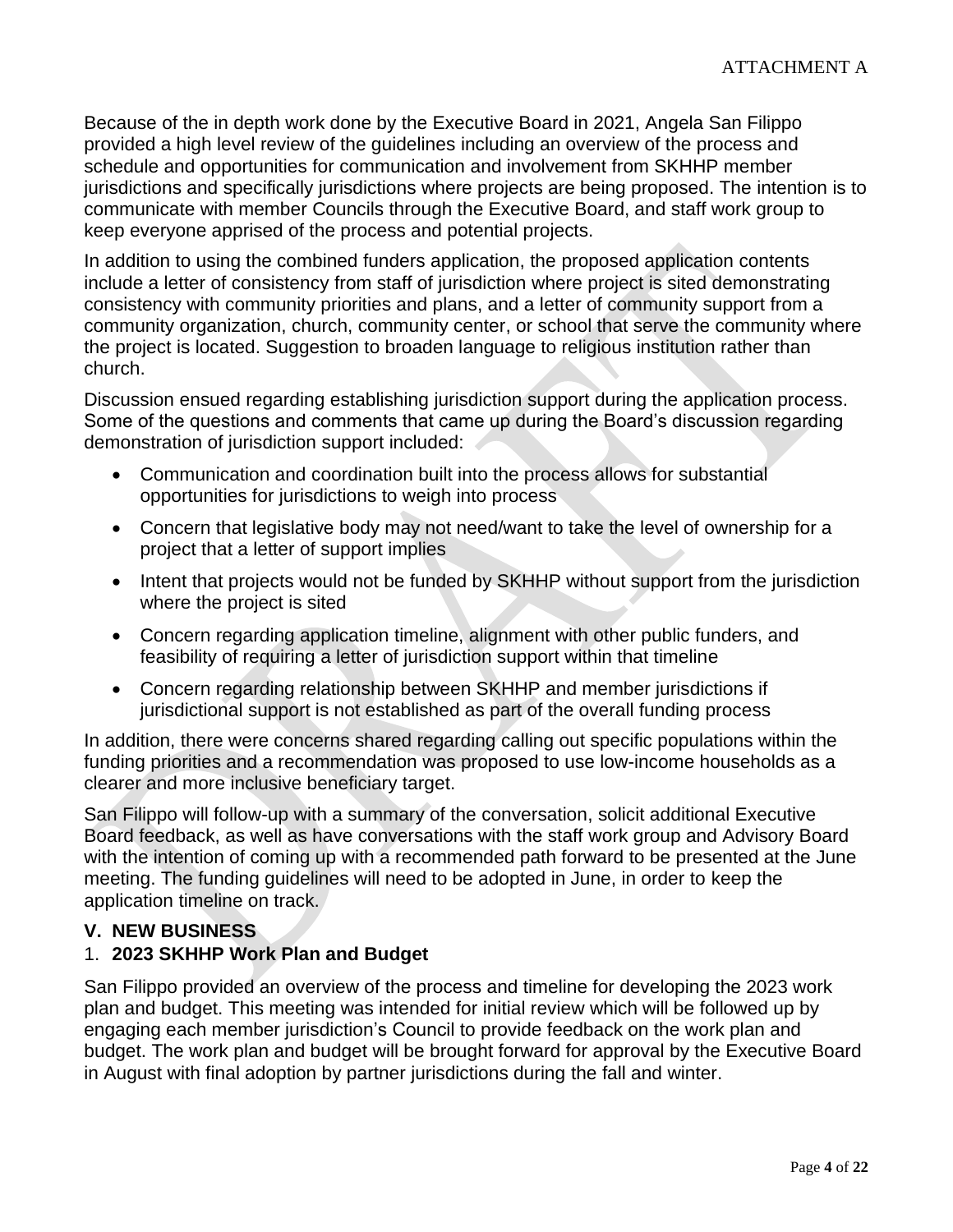The work plan identifies 5 goal areas for the upcoming year that build upon and add to previous work. Within each goal area staff have identified work plan items that are critical, important, and in some cases desirable. Given SKHHP is a staff of one right now, it was important to draft a work plan that created space for flexibility based on staff capacity, this also recognizes there are emerging needs and opportunities that come before us during the year and we wanted to make sure that there was space to be able to address those and establish expectations around which work plan items are of highest priority.

**Critical** work plan items are those necessary to carry out SKHHP's ILA or to fully execute work plan items that began in previous years

**Important** work plan items are those that are a priority but not absolutely necessary, this means they may need to be delayed based on staff capacity or other emerging needs

**Desirable** work plan items would be nice to be able to get to during 2023 but are not as high on the priority list.

Suggestion to incorporate measures of success that go along with the work plan to help assess whether we are achieving what we set out to achieve and track progress in meeting the goals.

## **VI. EDUCATIONAL ITEM**

## 1. **Fair Housing Center of Washington**

San Filippo introduced the fair housing education topic and the importance of understanding fair housing laws in the context of the history of the United States and the discrimination and segregation that are also deeply ingrained in our local history. Access to housing was historically a key tool to perpetuate segregation, and will be critical for its undoing.

Very excited to welcome Adria Buchanan, Executive Director of the Fair Housing Center of Washington to help us to collectively better understand fair housing laws.

The Fair Housing Center of Washington is a fully operational qualified fair housing organization serving western and central Washington by accepting and investigating complaints of housing discrimination, and educating housing providers and housing consumers to help prevent and address discrimination.

Adria Buchanan introduced the Fair Housing Center of Washington. They work in several key areas: investigate allegations of discrimination in conjunction with Washington Human Rights Commission, conduct various types of fair housing testing including testing on rental housing providers and mortgage lenders, education and outreach presentations and trainings for housing providers and housing authorities, and research and reports including analysis of impediments to fair housing choice.

Buchanan provided some background on the Fair Housing Act, Washington State Landlord Tenant Act, and Americans with Disabilities Act. Buchanan also provided an overview of the seven key federal protected classes (race, color, national origin, religion, sex, familial status, and disability). Additional protections from Washington State include: marital status, military veteran status, and citizenship and immigration status. There may also be additional local protections depending on where you are located. Buchanan reviewed the types of testing done on protected classes and types of fair housing violations.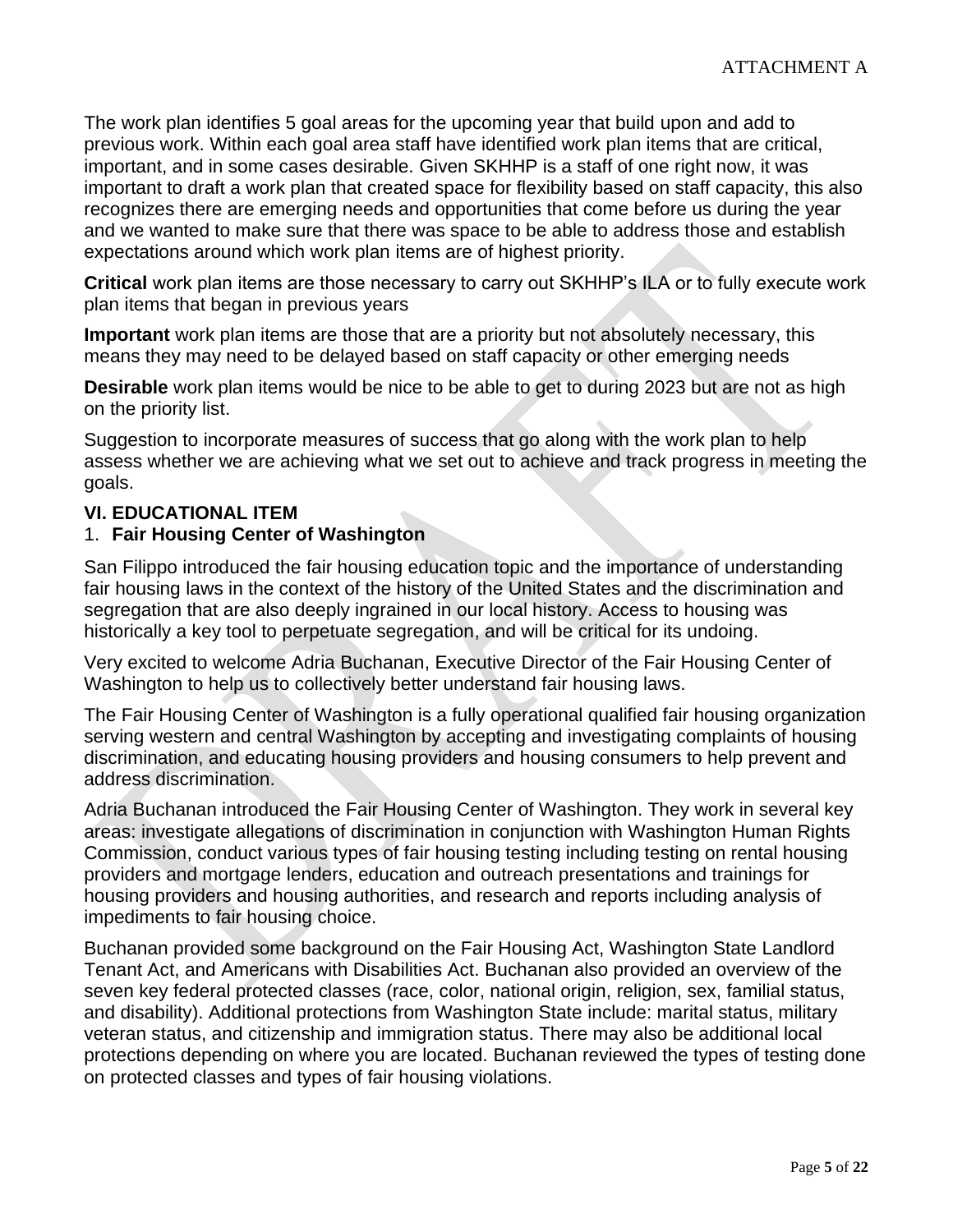Overview of housing provider responsibility and the applicability to all types of dwellings – nursing homes, time share properties, homeless shelters, group homes. There is an exception to owner occupied units as long as they have no more than three units and are not using a third party to advertise. For folks with disabilities there are additional requirements for reasonable accommodations or modifications. Buchanan also reviewed the broader fair housing definition of an assistance animal versus the American with Disabilities Act definition.

Jurisdiction's that receive CDBG funds have a responsibility to affirmatively further fair housing, and they must regularly certify they are in compliance with the Fair Housing Act through conducting an analysis of impediments. The last analysis of impediments for King County was conducted in 2019. Field testing conducted found violations in about half of all tests and black residents are half as likely to apply for a home loan but twice as likely to be denied. New round of testing is going to be done this year and results will likely be available this summer. In South King County about half of all testing resulting in some type of discrimination, including more than half for national origin and more than half for race.

Recommendations included doing further testing, and make violators aware of actions and bring into compliance. Ten goals in King County including investing in programs that provide fair housing education, enforcement, and testing; engage underrepresented communities on an ongoing basis; provide more housing for vulnerable populations; provide more housing choice for large families; support efforts to increase housing stability; preserve and increase affordable housing in communities at high risk of displacement; review zoning laws to increase housing options and supply in urban areas; invest in historically underserved communities; support the Affordable Housing Committee's efforts to promote fair housing; and report annually on Fair Housing Goals and progress.

Other recommendations include ensuring new housing units are affirmatively marketed; assuring housing information is available in different languages; ensuring landlords, realtors, and HOAs are educated in fair housing laws; fight NIMBYism, holding banks accountable for lending practices; advocating for housing in a range of sizes; and advocating for acceptance of different types of housing income.

## **VII. UPDATES/ANNOUNCEMENTS**

The South King County Subregional Housing Action Framework received a Vision 2050 Award! PSRC will be announcing the winners at their May 26 General Assembly and we anticipate the award will be presented to the SKHHP Executive Board this summer.

Recognize Mark Santos-Johnson, this is Mark's last meeting with us as he moves on to the next phase and enjoys much deserved retirement.

Mark has served on the SKHHP staff work group and as an alternate on the SKHHP Executive Board since the very beginning of SKHHP and his advocacy and vision were instrumental in the formation of SKHHP.

As Mark steps into retirement we are also happy to welcome Hannah Bahnmiller who serves on the SKHHP staff work group as Renton's appointed alternate to the SKHHP Executive Board.

## **VIII. ADJOURN**

Ralph adjourned the meeting at 2:56 pm.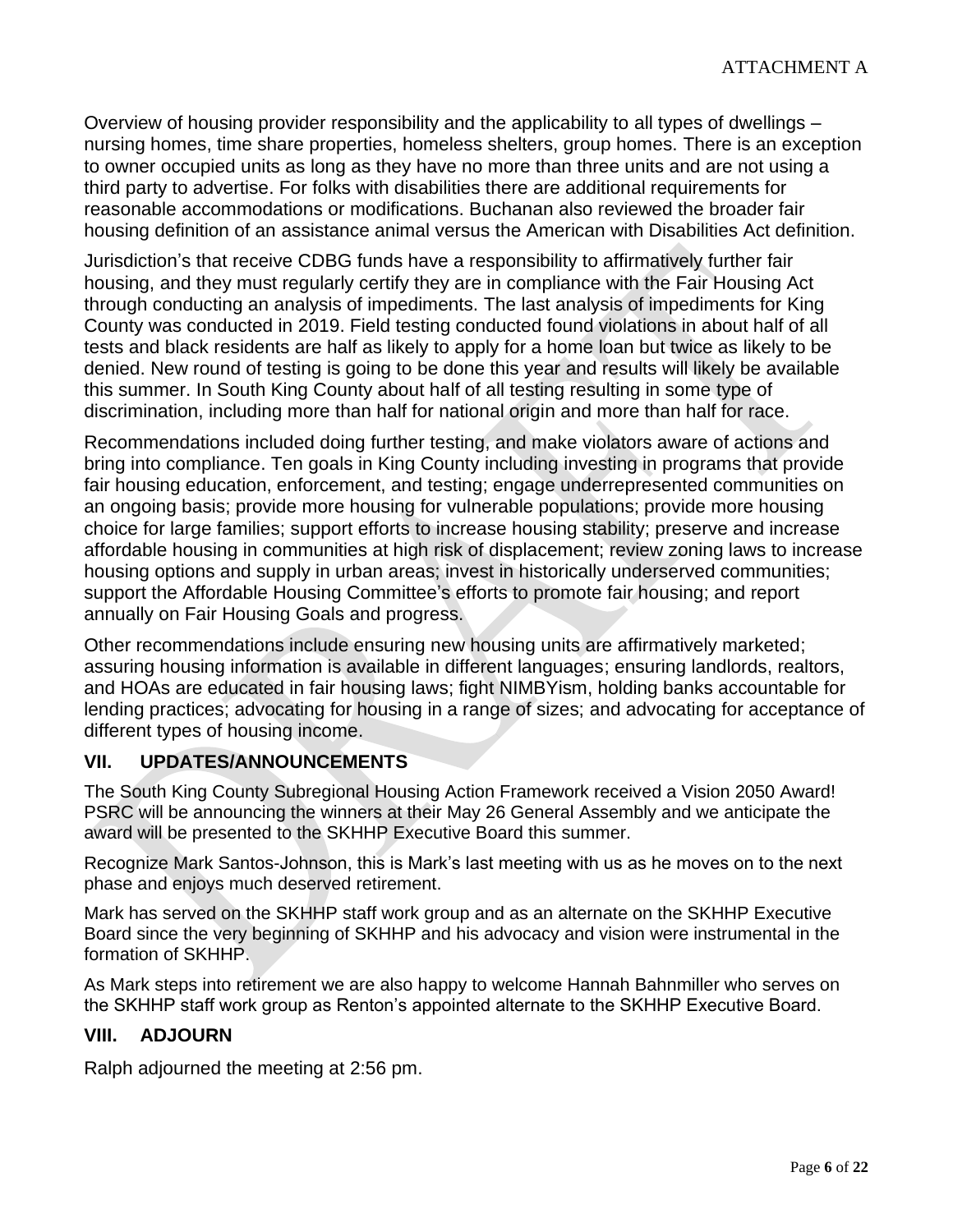

# <span id="page-6-0"></span>**SOUTH KING HOUSING AND HOMELESSNESS PARTNERS Housing Capital Fund – funding guidelines**

#### **INTRODUCTION AND PURPOSE**

The Cities of Auburn, Burien, Covington, Des Moines, Federal Way, Kent, Normandy Park, Renton, and Tukwila, and King County have entered into an interlocal agreement to cooperatively plan for and provide affordable housing in south King County through an organization called SKHHP (South King Housing and Homelessness Partners). To accomplish this, SKHHP member cities provide funding to affordable housing projects through the SKHHP Housing Capital Fund.

SKHHP welcomes all groups or agencies considering preserving or adding to inventory of affordable housing available to low-income households. We encourage interested parties to contact SKHHP as early in the process as possible. SKHHP welcomes all inquiries, and our goal is to help project proponents connect to partners and leverage funding to move forward in as coordinated an approach as possible. The general purpose of the Housing Capital Fund is to create and preserve affordable housing that meets the needs of low-income households earning up to 60% of area median income.

#### **AVAILABLE FUNDING**

Approximately **\$1.5** in total funding is anticipated to be available for the 2022 application round. This total is comprised of local funds from sales tax funds authorized by Substitute House Bill (SHB) 1406.

#### **FUNDING PRIORITIES**

SKHHP has established the following priorities for Housing Capital Funds in 2022:

**Disproportionate impact.** Projects that ensure housing proactively meets the needs of and is available to the following populationspopulations most disproportionately impacted by housing costs while complying with relevant federal, state, and local fair housing laws:**.**

- **Black, Indigenous, and people of color** historically denied housing
- Caregivers
- Communities at risk of displacement
- Communities disproportionately experiencing cost burden
- $-$  LGBT $\Omega$ +
- People disproportionately impacted by COVID-19
- People exiting behavioral health treatment
- People exiting the criminal justice system
- People experiencing domestic violence or survivors of domestic violence
- People with disabilities
- Seniors
- Students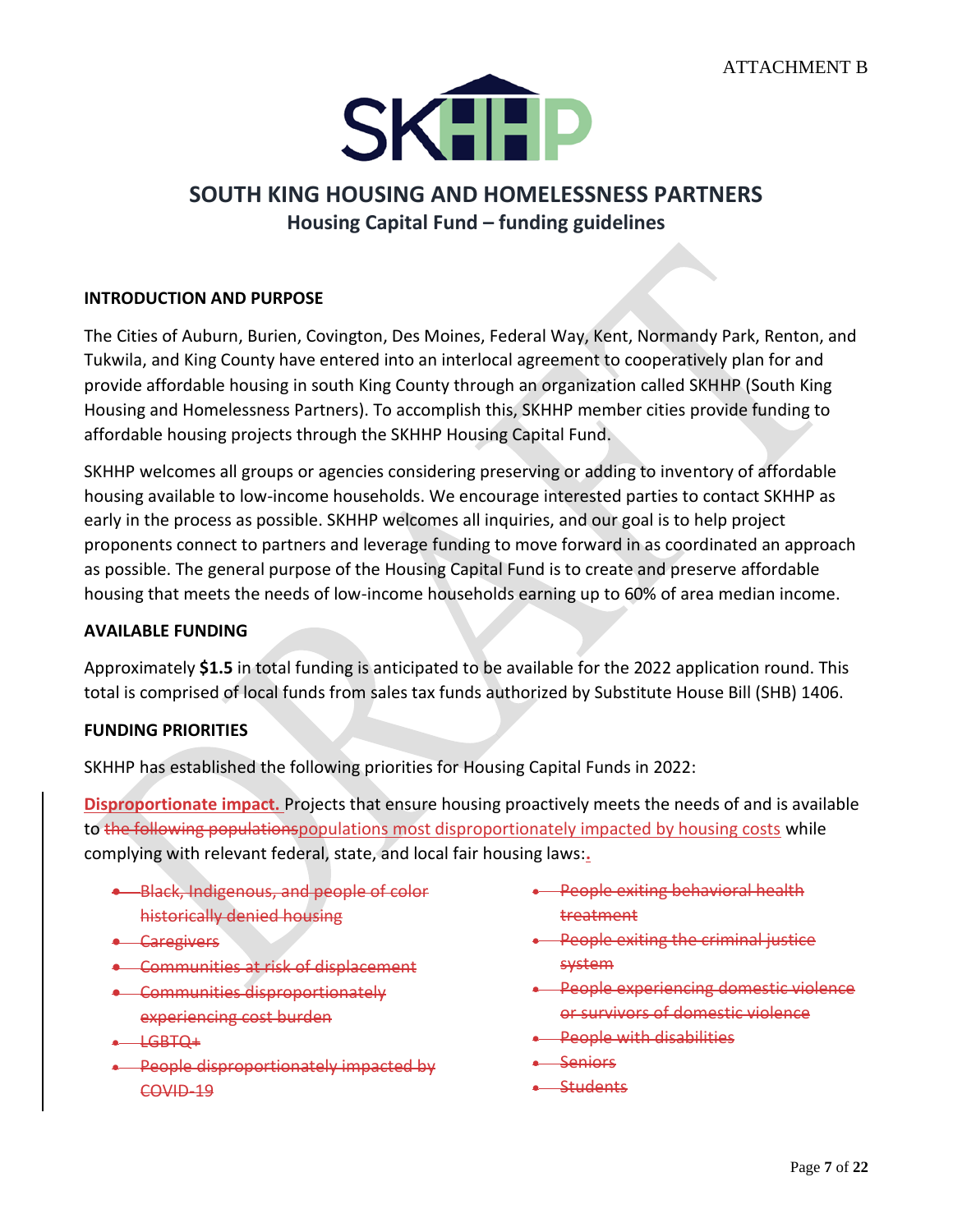• Undocumented immigrants

## adults and youth aging out of foster care

#### • Veterans

**Collaboration.** Project sponsors working in collaboration/partnership with local community-based organizations are a high priority.

**Community Connections and Engagement.** Project sponsors that demonstrate connections and direct experience with populations they are proposing to serve, and proven success in community engagement and involvement in decision-making are a high priority.

**Extremely Low Income and Supportive Housing**. Proposals that provide rental housing for individuals and families earning 0-30% AMI and proposals that incorporate supportive services are a high priority.

**Geographic Equity.** The SKHHP Housing Capital Fund has a long term objective to produce housing across SKHHP member jurisdictions through the creation of a broad distribution in the location of all types of affordable housing over time to maximize choice for individuals and families seeking affordable homes within SKHHP's geographic purview.

**Homeownership.** Projects that are able to provide homeownership opportunities for individuals and families earning up to 60% AMI.

**Leverage of Private and Public Investment.** SKHHP encourages project sponsors to pursue private and public investment that provides maximum leverage of local resources. Projects that already have funding secured and/or leverage private and public investment are a high priority.

**Preservation.** Projects that preserve housing at risk of conversion to market-rate housing are a high priority. This includes housing units with expiring affordability requirements or preservation of residential rental properties that are affordable to households earning 60% AMI but do not have affordability requirements.

**Racial Equity.** SKHHP encourages proposals that advance racial equity through strategies that intentionally dismantle the racially disparate impacts of our current housing system. Strategies may include, but are not limited to: preserving communities at risk of displacement; creating project partnerships that give voice and ownership to communities of color; affirmatively marketing new housing opportunities to populations disproportionately experiencing cost burden and housing insecurity; and addressing historic inequities in access to homeownership.

**Transit-Oriented Development.** Projects located within ½ mile of an existing or planned high capacity transit station, defined as fixed rail (light rail or Sounder train), bus rapid transit, or other high frequency bus stop are a high priority. Transit-oriented development is designed to support dense, walkable, communities that increase access to employment, services, and other opportunities.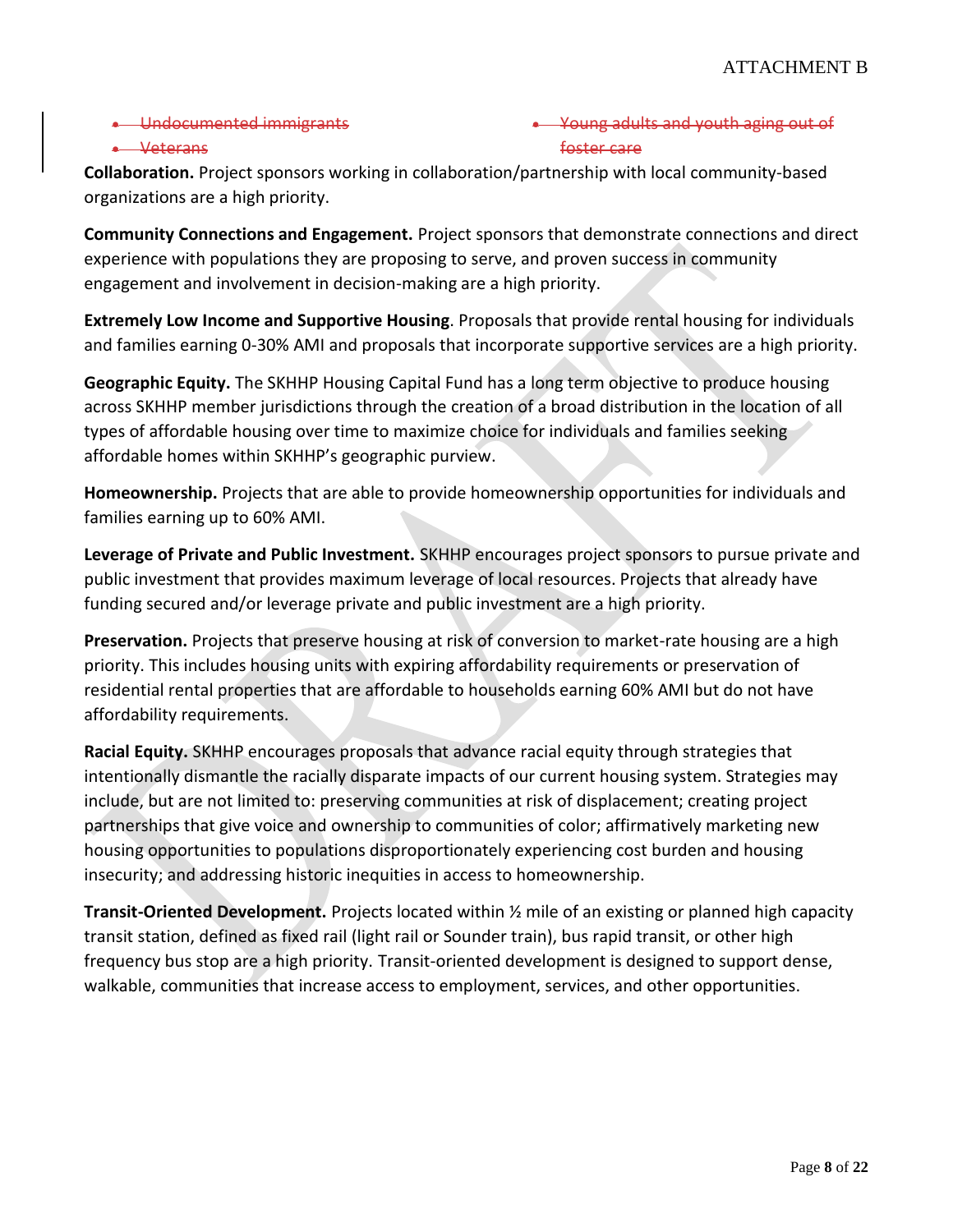## **SCHEDULE**

The following schedule is anticipated for the 2022 Housing Capital Fund application round:

| May-June - July 2022       | Provide intent to apply statement (optional)   |
|----------------------------|------------------------------------------------|
| June 2022                  | Application package available                  |
| By July 30 August 31, 2022 | Pre-funding application meeting (mandatory)    |
| September 15, 2022         | Applications due                               |
| December 2022              | SKHHP makes recommendation to cities           |
| January - March 2023       | SKHHP recommendation reviewed by City Councils |

#### **NOTICE OF INTENT TO APPLY**

Proponents of affordable housing projects within south King County who are planning a development and are interested in benefitting from coordinated funding are asked to submit a notice of intent to apply. **Notice of intent forms are optional but strongly encouraged and are due by \_\_\_\_\_\_\_\_\_\_, July 30, 2022,** please submit your intent to apply information as early as possible. A pre-application meeting is required in order to be eligible to apply to the funding round.

#### [INSERT INFO FOR INTENT TO APPLY FORM]

#### **PRE-APPLICATION MEETING**

**Applicants are required to schedule a Pre-funding Application Meeting to identify and discuss potential issues prior to submitting an application for funding.** Pre-funding Application Meetings will include SKHHP staff as well as staff from the jurisdiction where the project is proposed to be located. First-time applicants will benefit from meeting early and often with SKHHP. Applicants should be prepared to provide a project description identifying the population to be served, approximate number of units, income and affordability, type of construction (rehabilitation or new), neighborhood issues, whether relocation or displacement will be required, team members (developer, architect, property manager), likely funding sources, and demonstration of how the proposed project meets SKHHP's goals and priorities.

To set up a pre-application meeting, email Angela San Filippo, [asanfilippo@skhhp.org](mailto:asanfilippo@skhhp.org)

#### **ELIGIBLE APPLICANTS**

Housing Capital Funds may be applied for by applicants or a group of applicants that are:

- Non-profit organizations
- Private for-profit organizations
- Public housing authorities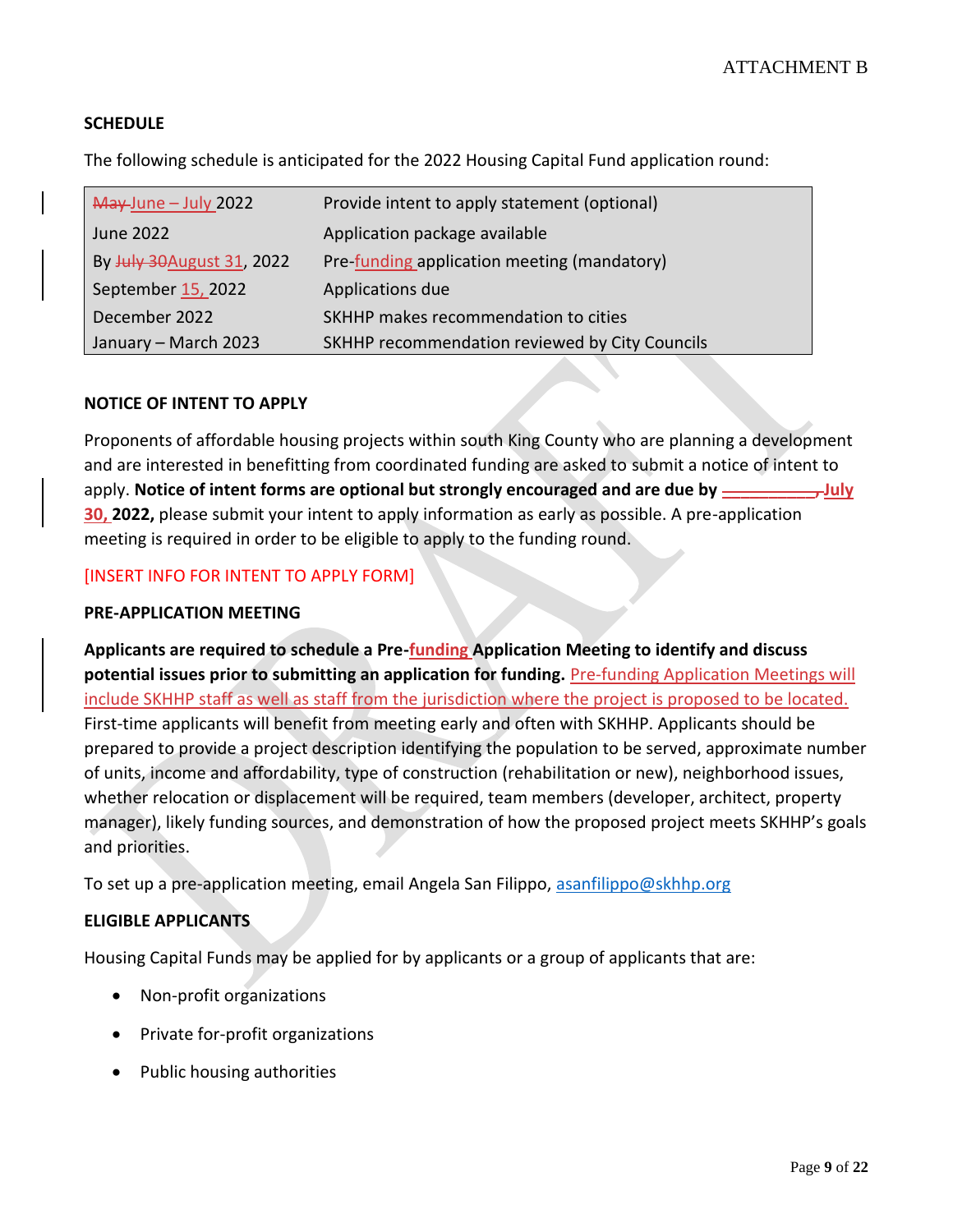- Public development authorities
- Units of local government

Partnerships involving combinations of the above groups are encouraged, especially in the case where a private for-profit organization and/or applicants with less experience looking to build affordable housing development skills and abilities applies for funding. Partnerships are seen as opportunities to build organizational capacity, achieve community outcomes, and reduce investment risk for Housing Capital Funds.

## **ELIGIBLE BENEFICIARIES**

The general purpose of the Housing Capital Fund is to create and preserve affordable housing that meets the needs of low-income households earning up to 60% of median income. SKHHP uses the United States Department of Housing and Urban Development income limits and rent limits developed for the Seattle-Bellevue Metro Area.

## **2022 Income and Rent Limits – King County Area Median Income \$115,700**

| % of       | <b>Household Size</b> |          |          |          |           |          |          |           |
|------------|-----------------------|----------|----------|----------|-----------|----------|----------|-----------|
| <b>AMI</b> | 1-person              | 2-person | 3-person | 4-person | 5-person  | 6-person | 7-person | 8-person  |
| 20%        | \$18,120              | \$27,180 | \$23,300 | \$25,880 | \$27,960  | \$30,040 | \$32,100 | \$34,180  |
| 30%        | \$27,180              | \$31,080 | \$34,950 | \$38,820 | \$341,940 | \$45,060 | \$48,150 | \$51,270  |
| 35%        | \$31,710              | \$36,260 | \$40,775 | \$45,290 | \$48,930  | \$52,570 | \$56,175 | \$59,815  |
| 40%        | \$36,240              | \$41,440 | \$46,600 | \$51,760 | \$55,920  | \$60,080 | \$64,200 | \$68,360  |
| 45%        | \$40,770              | \$46,620 | \$52,425 | \$58,230 | \$62,910  | \$67,590 | \$72,225 | \$76,905  |
| 50%        | \$45,300              | \$51,800 | \$58,250 | \$64,700 | \$69,900  | \$75,100 | \$80,250 | \$85,450  |
| 60%        | \$54,360              | \$62,160 | \$69,900 | \$77,640 | \$83,880  | \$90,120 | \$96,300 | \$102,540 |

#### **Maximum 2022 Household Income for Multifamily Rental Properties**

#### **Maximum Rent and Utilities for Projects Based on Unit Size\***

| % of AMI | <b>Number of Bedrooms</b> |           |           |           |           |           |
|----------|---------------------------|-----------|-----------|-----------|-----------|-----------|
|          | <b>Studio</b>             | 1-bedroom | 2-bedroom | 3-bedroom | 4-bedroom | 5-bedroom |
| 20%      | \$453                     | \$485     | \$582     | \$673     | \$751     | \$828     |
| 30%      | \$679                     | \$728     | \$873     | \$1,009   | \$1,126   | \$1,242   |
| 35%      | \$792                     | \$849     | \$1,019   | \$1,177   | \$1,314   | \$1,449   |
| 40%      | \$906                     | \$971     | \$1,165   | \$1,346   | \$1,502   | \$1,657   |
| 45%      | \$1,019                   | \$1,092   | \$1,310   | \$1,514   | \$1,689   | \$1,864   |
| 50%      | \$1,132                   | \$1,213   | \$1,456   | \$1,682   | \$1,877   | \$2,071   |
| 60%      | \$1,359                   | \$1,456   | \$1,747   | \$2,019   | \$2,253   | \$2,485   |

\*Includes the cost of basic utilities paid by resident. Unless the property pays ALL utilities, property must allow for the estimated amount the resident pays for utilities when calculating rent charges, so that both together do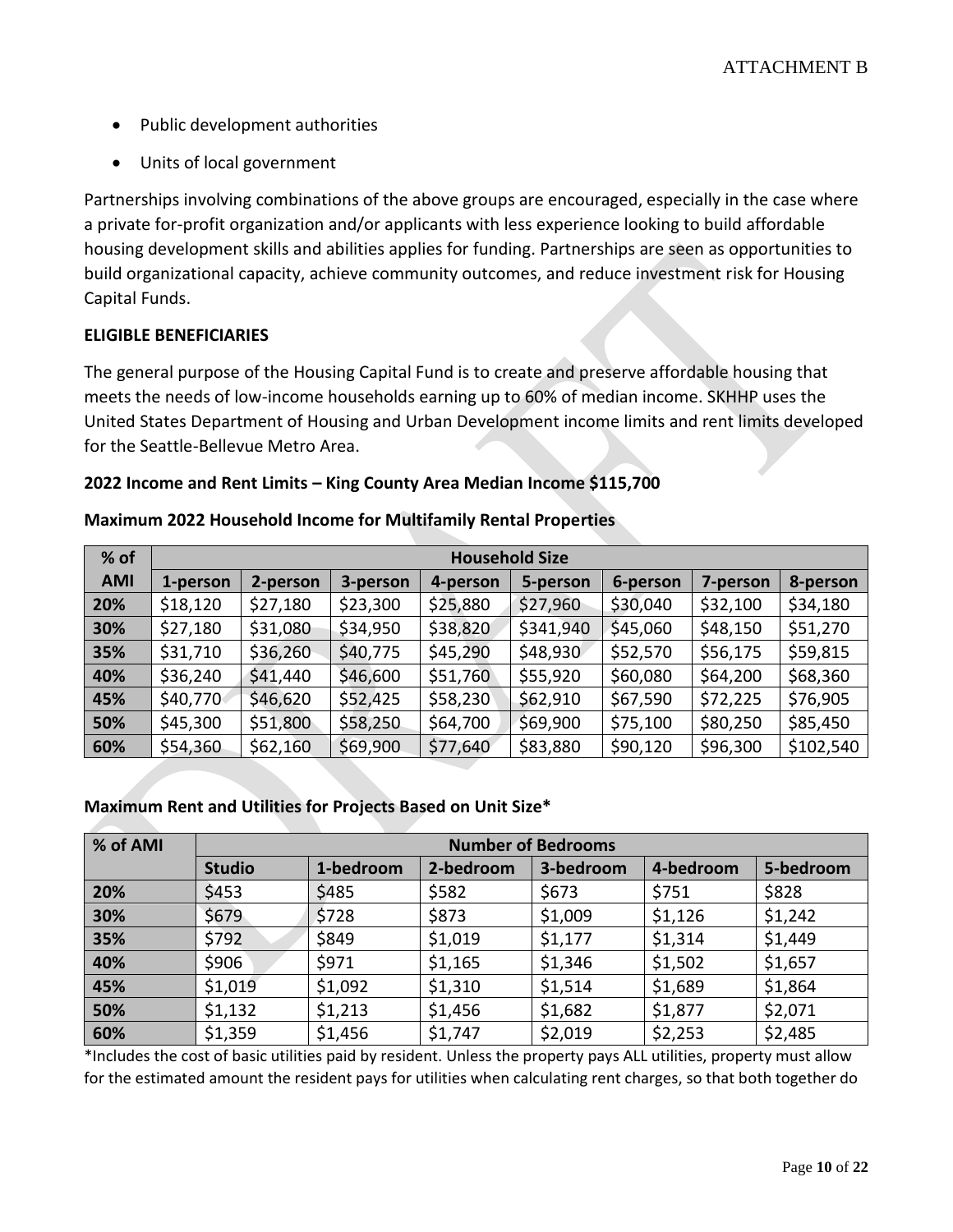not exceed the rent limits. Most properties use public housing authority utility allowances. King County Housing [Authority energy assistance supplements \(formerly called utility allowances\).](https://www.kcha.org/landlords/rent-utilities)

#### **ELIGIBLE ACTIVITIES**

SKHHP funds may be used for the following activities:

- Acquisition, and related costs such as appraisals, financing costs, and transaction costs
- Rehabilitation and new construction costs
- Site development
- Off-site development only when necessary to assure utility service to the project site
- Mixed-income projects so long as Housing Capital Fund dollars assist units affordable at or below 60% of area median income

At this time, SKHHP does not have funds to support early technical assistance or predevelopment costs. Applicants in very preliminary stages are encouraged to apply to Impact Capital for predevelopment funding.

SKHHP member cities understand that certain County, State, and Federal housing programs require some level of matching by local resources. The SKHHP Housing Capital Fund is encouraged to be used as a local match for these programs.

#### **INELIGIBLE ACTIVITIES**

Housing Capital Funds may **NOT** be used for:

The development of any non-residential use. Housing capital funds may be used in a mixed use development only for that portion of the development that is specific to the residential use. This restriction also applies to site development and off-site development costs for non-residential uses.

- The cost of any program operating expenses
- The cost of any political or lobbying activities or materials
- Rehabilitation of single-family housing units in a manner that would duplicate participating jurisdictions' housing repair assistance programs
- Uses that are public capital facilities such as correctional facilities or impatient treatment facilities

#### **PROJECT LOCATION**

All projects funded under this program must be located within the SKHHP sphere of influence (**see ATTACHMENT A**).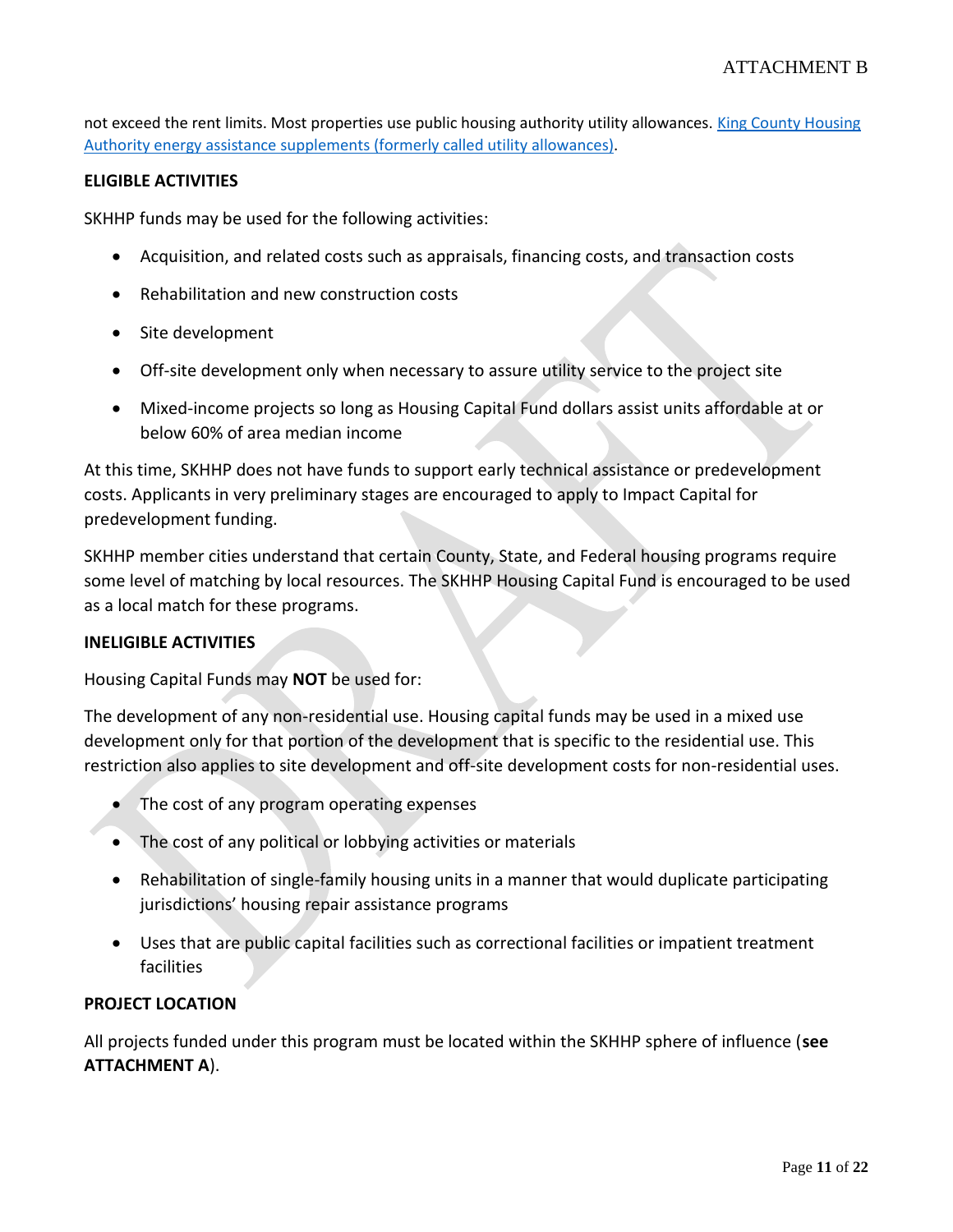## **LOAN AND REGULATORY TERMS**

Housing Capital Fund dollars will be made available as either secured grants or loans. SKHHP has flexible terms designed to accommodate a range of projects and loan terms will vary based on the financial needs of the project. Applicants should indicate in the application whether they are applying for a grant or loan, and what loan terms are proposed for the project. Loan applicants will not receive priority over grant applicants.

### **PERIOD OF AFFORDABILITY**

SKHHP expects that projects will commit to providing long-term affordability in the form of a 50-year regulatory agreement. A covenant will be recorded against the property that requires continued use of the property for low-income housing for the period of affordability. During this period the owner or property manager will be required to do annual reporting of tenant incomes and rents to ensure that affordability requirements are met, and SKHHP will monitor those reports to ensure compliance. If the project is converted to an alternative use or is otherwise not meeting the agreed upon terms in the regulatory agreement any time during the projects agreed-to term of affordability, the SKHHP Housing Capital Fund contribution to the project will be subject to immediate repayment, and potentially a proportionate share of appreciation.

#### **OTHER AWARD TERMS/REPORTING REQUIREMENTS**

Additional funding conditions will be spelled out in an award letter to successful applicants. At a minimum, the following reporting requirements shall apply during development and occupancy:

#### *Quarterly Status Reports*

Quarterly status reports are required from all Housing Capital Fund funded projects during the development stage (from the time funds are awarded until completion and occupancy of the project). The quarterly reports will minimally include the status of funds expended and progress to date. A final budget must be prepared and submitted at the time of construction start and project completion. SKHHP will rely on the quarterly reports to determine if satisfactory progress is being made on the project. Additionally, SKHHP staff will inspect the project site at least once during the development/construction stage.

#### *Ongoing Monitoring*

After occupancy, the project sponsor or manager will submit an annual report to SKHHP summarizing the number of project beneficiaries, housing expenses for the target population, and the proportion of those beneficiaries that are low- and/or moderate-income, and that meet other eligibility criteria established in the SKHHP regulatory agreement. In addition, for projects with loan payments, financial information must be reported annually which will be used for assessing contingent loan payments and project health. All projects will also be evaluated periodically for long term sustainability. The annual reports will be required for the full duration of affordability.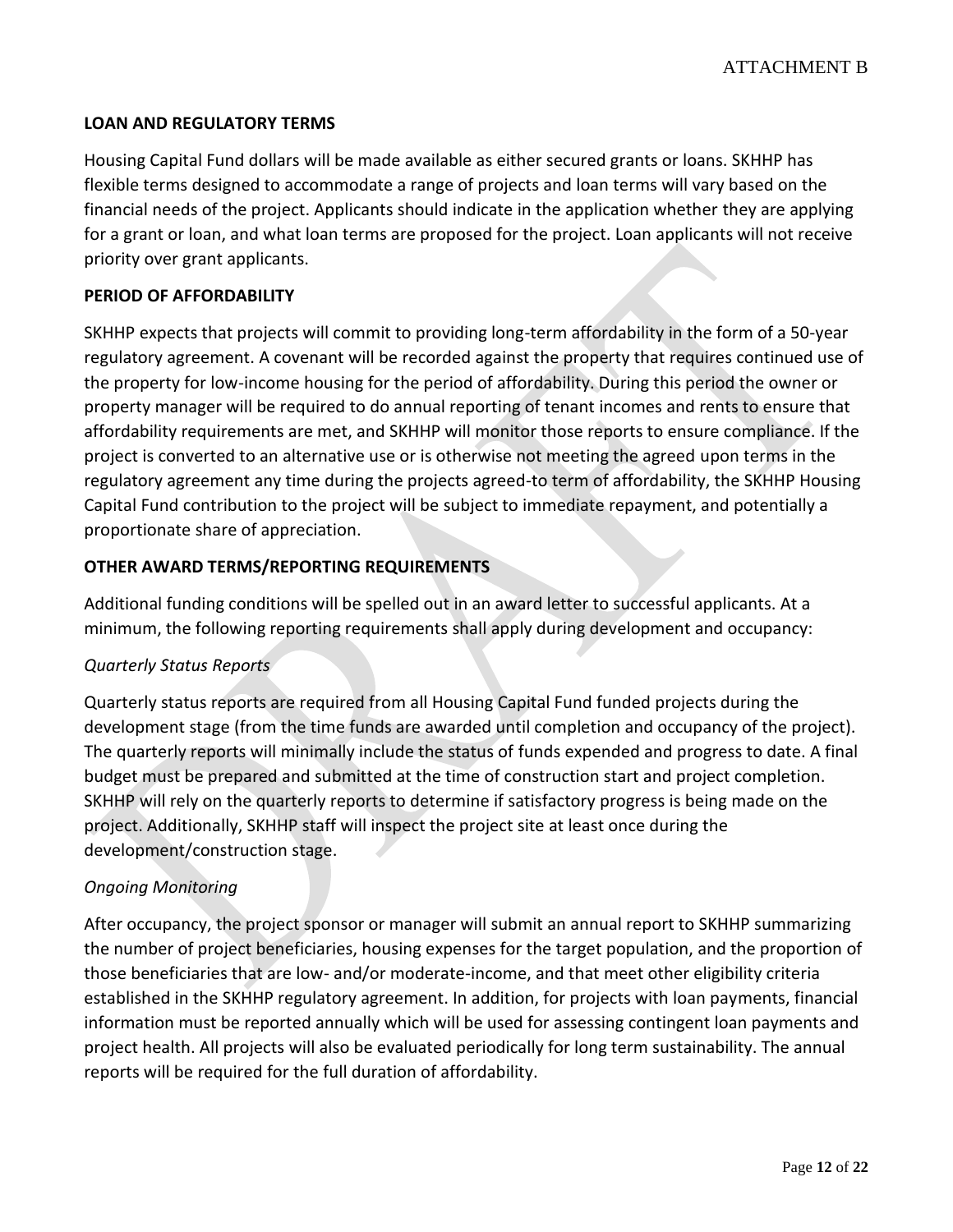#### **APPLICATION CONTENTS**

SKHHP uses the Combined Funders Application forms, developed jointly with other public funders including the State of Washington Department of Commerce and King County. Application forms are available on SKHHP's website at [insert website info] or using the links provided below.

[Rental Applications: 2021 Multifamily Applications Documents](https://deptofcommerce.app.box.com/s/7wheoyj07215lh2prjbmmk8g33ob75d4/folder/139359656537)

[Homeownership Applications: 2021 Homeownership Application Documents](https://deptofcommerce.app.box.com/s/7wheoyj07215lh2prjbmmk8g33ob75d4/folder/139359953928)

#### *Letter of consistency*

Projects that are selected for funding have to demonstrate consistency with community priorities and plans. Applicants must include a letter of consistency from the jurisdiction where the project is located affirming the project is consistent with the Consolidated Plan, local comprehensive plan, and its housing element, and any local housing action plans.

#### *Letter of community support*

Projects that are selected for funding must demonstrate community support. Applicants must include at least one letter of support from a community organizations, church, community center, or school that serves the

The following materials are to be submitted for each application:

- One complete electronic application on a flash drive that includes a letter of consistency, a letter of community support, and Combined Funders Application that meets the following:
	- o Attachments under each Tab should be placed in a separate folder labeled with the Tab number.
	- o The Project Workbook must be in Excel format with linked sheets unlocked and formulas visible.
	- o Narrative responses must be in Word format
	- o Attachments must be in PDF format.

#### **Complete applications are to be submitted by 5:00 pm on September 15, 2022 to:**

SKHHP ATTN: Angela San Filippo 25 W. Main Street Auburn, WA 98001

If you are delivering in person, please reach out to SKHHP staff in advance to confirm a time for application delivery.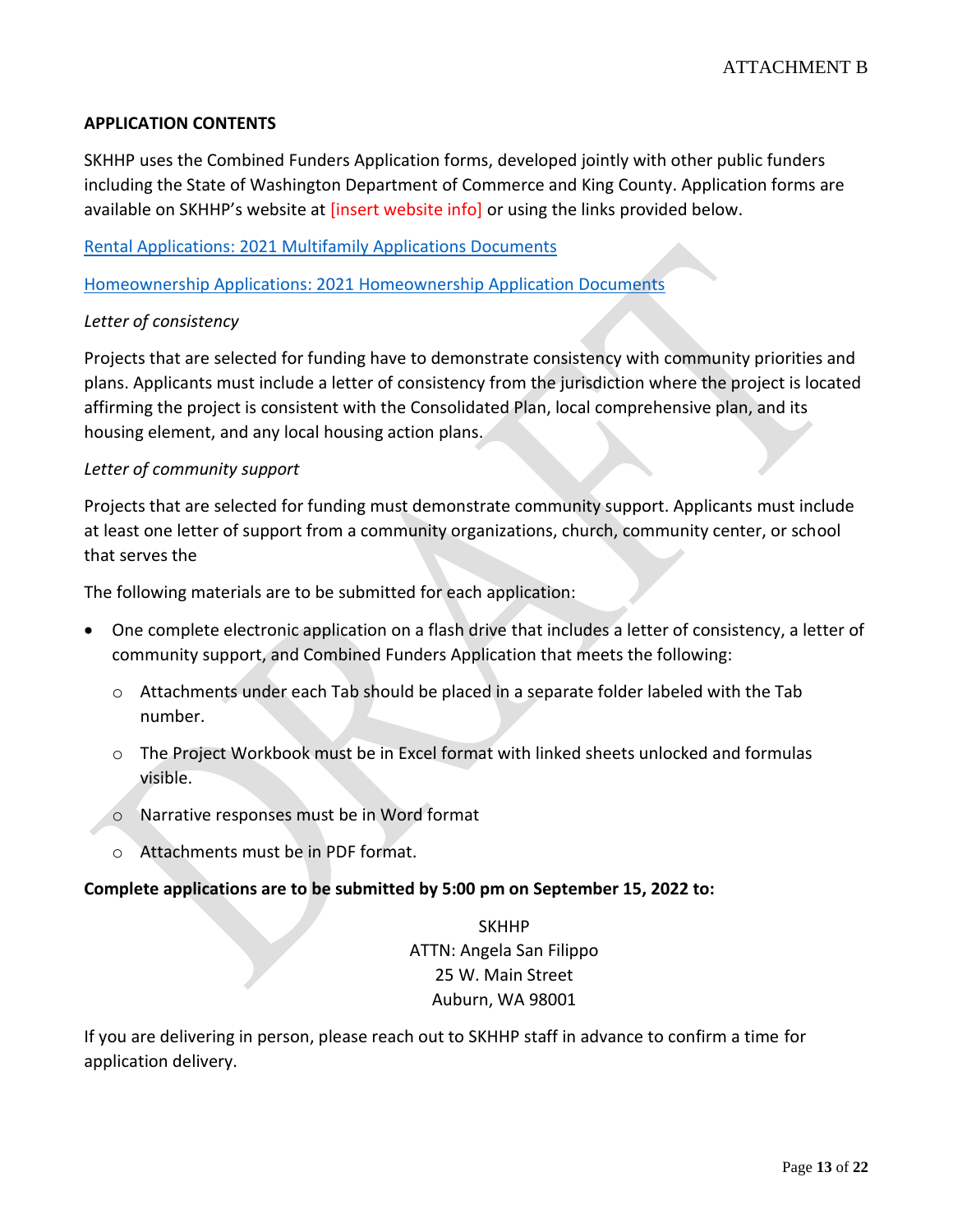If you have any questions about application requirements, please contact Angela San Filippo at (253- 329-7394 or emai[l asanfilippo@skhhp.org](mailto:asanfilippo@skhhp.org)

#### **REVIEW PROCESS**

Proposals will be reviewed using the following process:

**Step 1.** An initial screening will be conducted by SKHHP staff and staff of the jurisdiction where the project is proposed to be located to determine the completeness of each application. Staff reserves the right to deny applications that are incomplete.

**Step 2.** SKHHP will evaluate the applications and develop a recommendation to the respective City Councils. SKHHP's recommendation will be made by its Advisory Board and approved by its Executive Board.

**Step 3.** SKHHP member City Councils that have contributed funding will review, and approve, and provide a statement of support for the funding recommendation submitted by SKHHP, or will return the recommendation, with comments, for further investigation before a final decision is made. SKHHP member City Councils where the project is proposed to be located that have NOT contributed funding to the project via the SKHHP Housing Capital Fund will be asked for a letter of support prior to a final funding decision being made.

#### **EVALUATION CRITERIA**

#### **General**

Evaluation of applications will focus on an overall evaluation of all of the following key areas:

- **Advancing the goals of equity,** including the extent that projects are community-driven and/or reduce or undo disproportionate harm to communities most impacted by historic injustice and displacement, including extremely low-income households with incomes at or below 30 percent of area median income and Black, Indigenous, and People of Color (BIPOC) communities
- **Feasibility, timeliness, and cost effectiveness** (i.e., SKHHP Housing Capital Fund award per unit/square feet, total development cost per unit/square feet, reasonableness of schedule, budgets, and proforma, adequacy of resources and ongoing sustainability, and site control to ensure timely completion).
- **Relevance of the project to local housing needs and funding priorities,** including the extent to which the project is consistent with the local plans (e.g., Consolidated Plan, Housing Element, or area plans), and the extent to which housing need will be met and help to achieve SKHHP's stated priorities.
- **Suitability of the project sponsor and development team,** including any track record and/or housing development for success, adequacy of management plans, duration of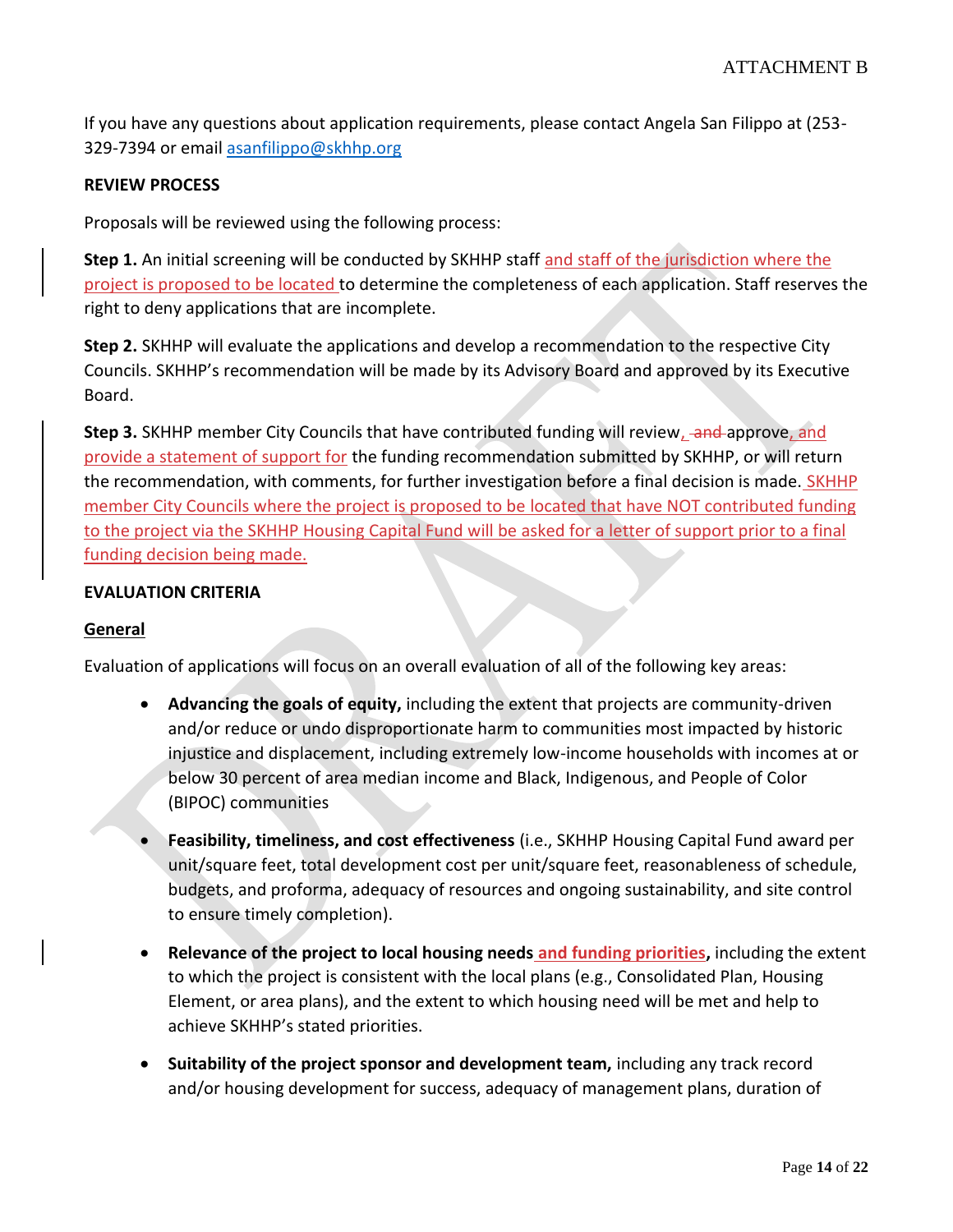affordability, ongoing sustainability, adequacy of support services, and firmness of financial commitments or likelihood of receiving those commitments.

#### **Specific**

The following specific information areas will be evaluated for data to support the key focus areas described above.

#### A. Development and Operating Budgets

Projects will be evaluated for cost effectiveness on a per unit and per square foot basis. Higher upfront development costs may be justified to create long-term operational efficiencies (e.g., through use of high-efficiency building systems), provided that those increased costs have a relatively short payback period. Higher land costs may be justified to account for strategic location such as proximity to transit or other local amenities. SKHHP may use third party reviewers to evaluate estimated construction costs. Development and operating budget forms should provide detailed explanation to support estimated expenses. If support services are identified as an integral part of the project, a detailed services budget must also be submitted. Proposed financing will be evaluated for feasibility based on expressed interest from lenders and investors, and applicant (or applicant team, including more-experienced consultants and partners) should have experience in obtaining financing, and other competitive criteria (e.g., estimated tax credit score if LIHTC equity is proposed).

#### B. Project Readiness

Projects will be evaluated for their readiness to proceed. Applicants should demonstrate full site control. Applicants should have a "letter of consistency" from the jurisdiction where the project will be located affirming the project is consistent with the Consolidated Plan, local comprehensive plan and its housing element, and any local housing action plans. Projects that propose significant fundraising should demonstrate steps taken to prepare for and implement a capital campaign, including a plan and timeline for the proposed capital fundraising and, preferably, a track record of past or current capital fundraising ability. Projects that will rely on public funding to cover the costs of ongoing operations or services should identify and describe the availability of such funding, and report on the project's competitiveness for such funds based on discussions with likely funders.

#### C. Development Team Track Record

Project review will take into consideration how well experienced development teams have performed on previously funded projects and, in the interest in increasing the diversity of housing and community developers, how less experienced developers (or partners/consultants on their team) demonstrate an understanding of the steps and structures needed for success. When there is an applicable track record (for the applicant or partner/consultants), the application should identify lessons learned from those projects and describe how performance/actions have been modified as a result.

#### D. Property and Asset Management Capacity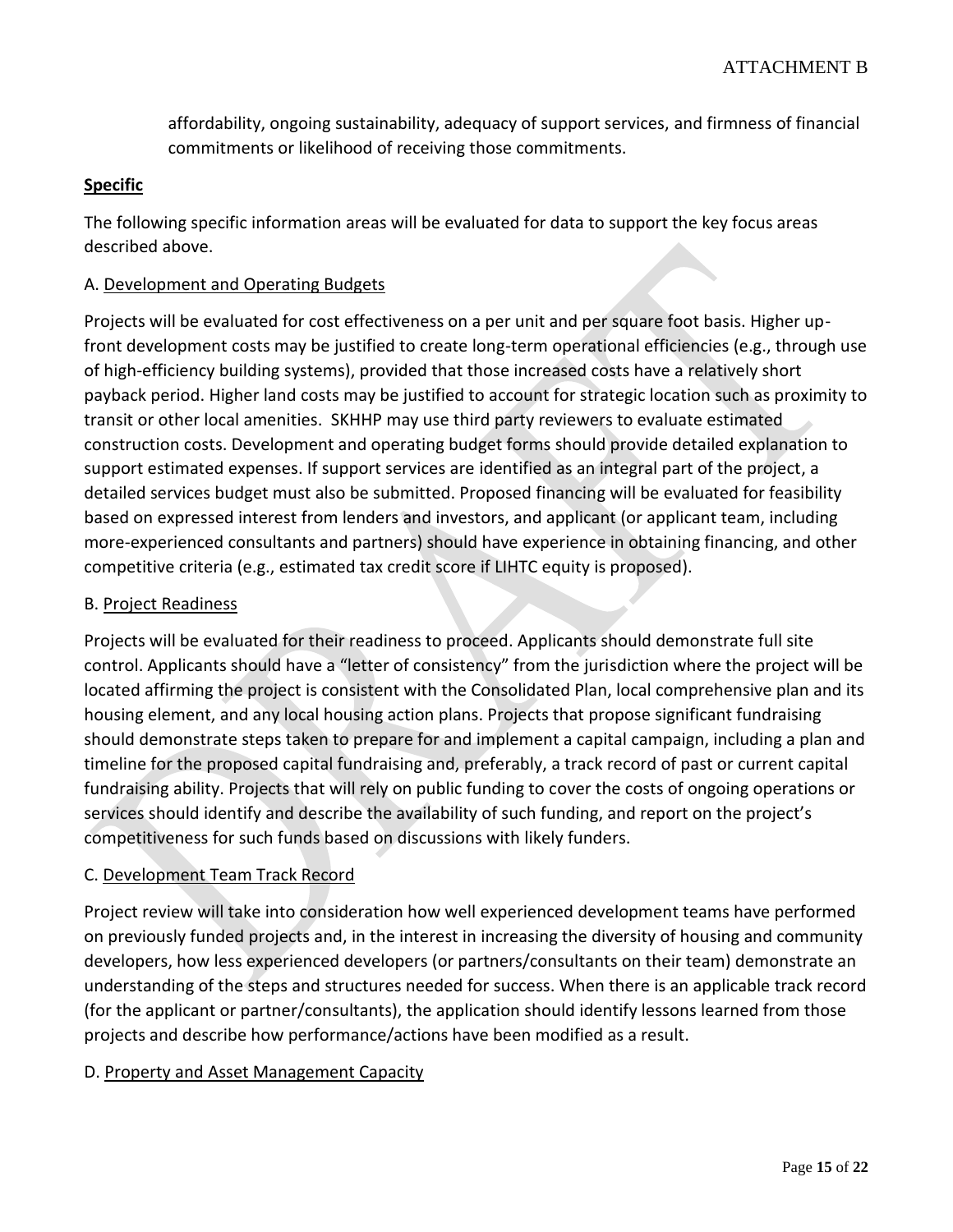The proposed property and asset management entities will be evaluated on their experience, performance, or developing capacity in managing comparable developments. Successful asset managers will have a detailed understanding of the physical and financial condition of their properties, regularly updated capital needs assessments, and thoughtful policies for balancing the objective of maintaining affordable rents and planning for healthy reserves and operating income to cover current and future expenses. If a project is in its preliminary stages, a boiler plate management plan may be submitted with the application. A final management plan will be required prior to contracting.

A successful management plan will include the following information:

- Occupancy: Information in the occupancy management plan must include lease information (length, tenant eligibility and selection standards, standards for termination of lease, eviction, lease renewal) and marketing strategies including local outreach.
- Facility: The facility management plan should include provisions for both routine and longterm building maintenance.
- Supportive Services: If applicable, the applicant must describe how any supportive services identified as an integral part of the project will be provided, either directly or through linkages with an existing network of service agencies and describe how those services will be in accordance with best practices for the intended population.

## E. Displacement and Relocation

Any activity which would result in the displacement of existing residents, especially low- and/or moderate-income residents and/or BIPOC residents is discouraged. If displacement may occur, the applicant must submit, as part of the application for capital funds, a plan for providing relocation assistance to the displaced residents. (If relocation may occur, the applicant is strongly encouraged to contact the King County Housing Finance Program to discuss what relocation assistance may be available.) Relocation costs should be included in the project budget. Projects funded with federal dollars (e.g., CDBG funds) must meet all applicable federal relocation requirements.

## F. Supporting Equity

The proposed project will be evaluated based on whether the development will advance SKHHP's goals of equity, including preserving existing communities at risk of displacement (including manufactured housing communities); increasing opportunities for extremely low-income households (households with incomes at or below 30 percent of area median income); creating meaningful project partnerships (including with BIPOC-lead organizations) that give voice and ownership to residents and communities of color; affirmatively marketing new housing opportunities to communities less likely to access opportunities in South King County; providing affordable housing as a public investment – and potential catalyst – in areas that have traditionally received less services and/or public investments; and addressing historic inequities in access to homeownership.

#### G. Nature of Location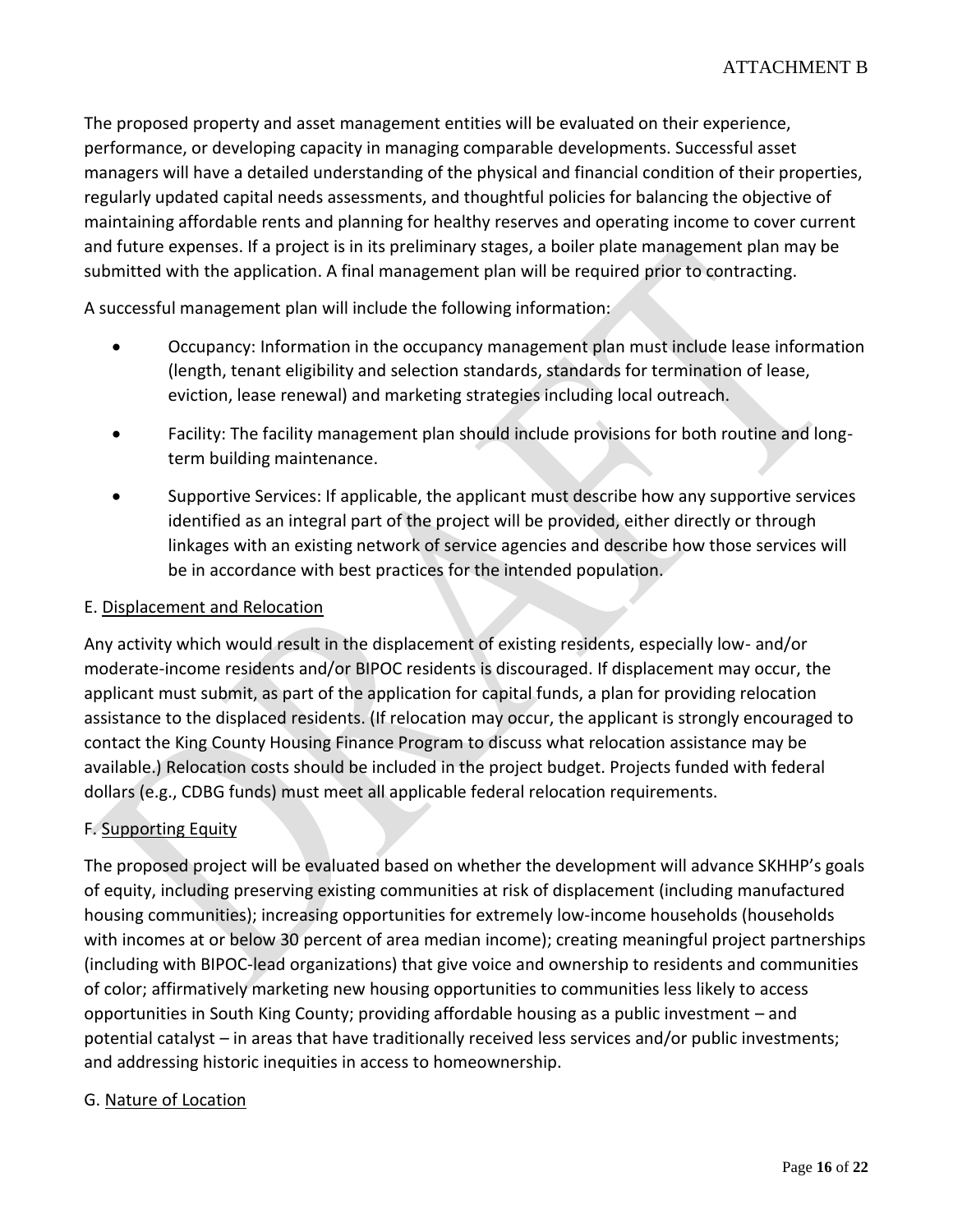As part of the decision process, reviewers will want to understand how the proposed development fits into the neighborhood and would help further any number of public policy goals. Examples of furthering public policy goals could include:

- Locating in a "high opportunity" location, with proximity to or easy access to jobs, grocery stores, pharmacies, schools/childcare, transportation, and community or cultural centers.
- Providing affordable housing in areas at high-risk of displacement or experiencing a loss of naturally occurring affordable housing.
- Investing public dollars in areas traditionally/historically underserved or as a catalyst for further investments and development.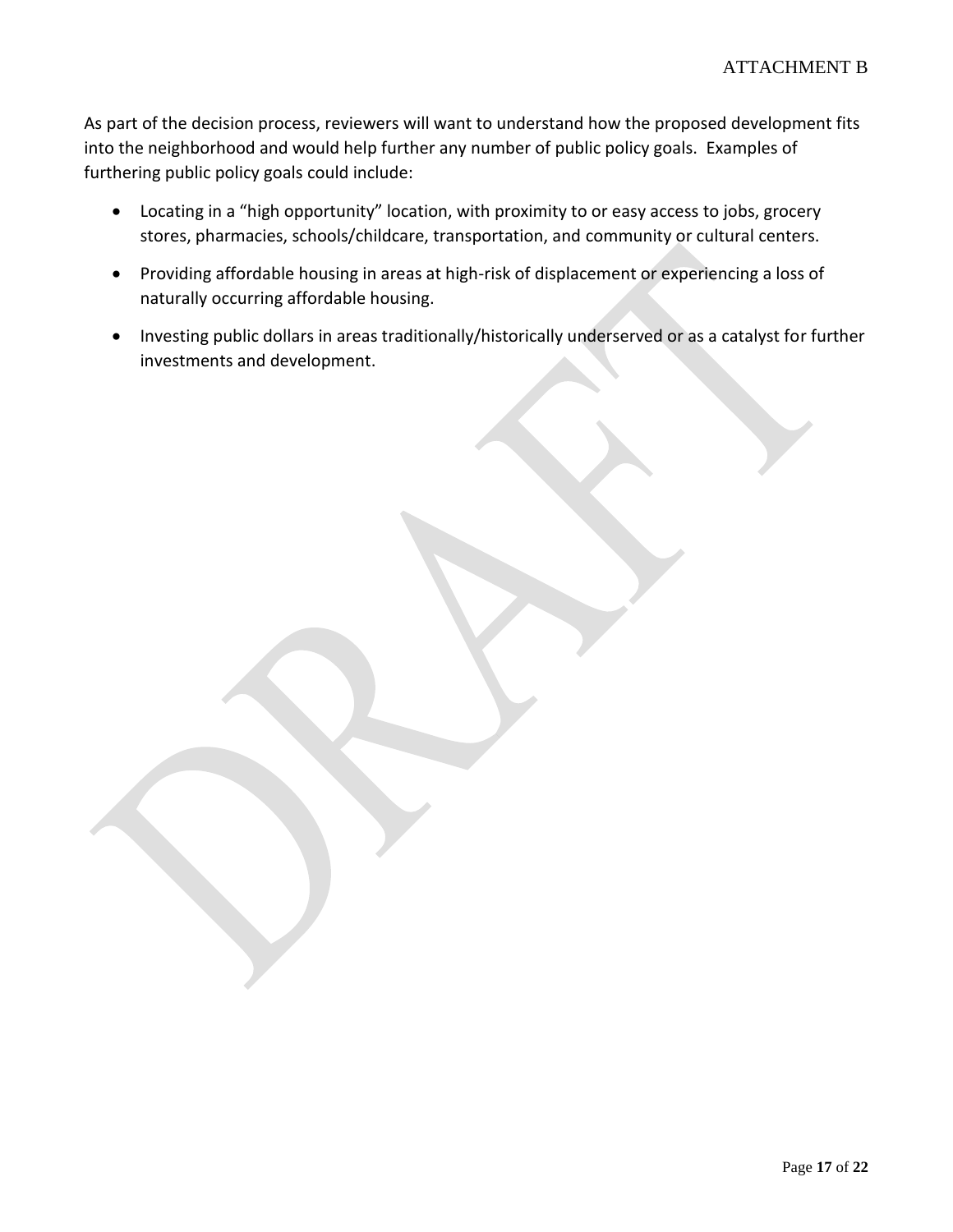## ATTACHMENT B



#### **ATTACHMENT A: SKHHP SPHERE OF INFLUENCE**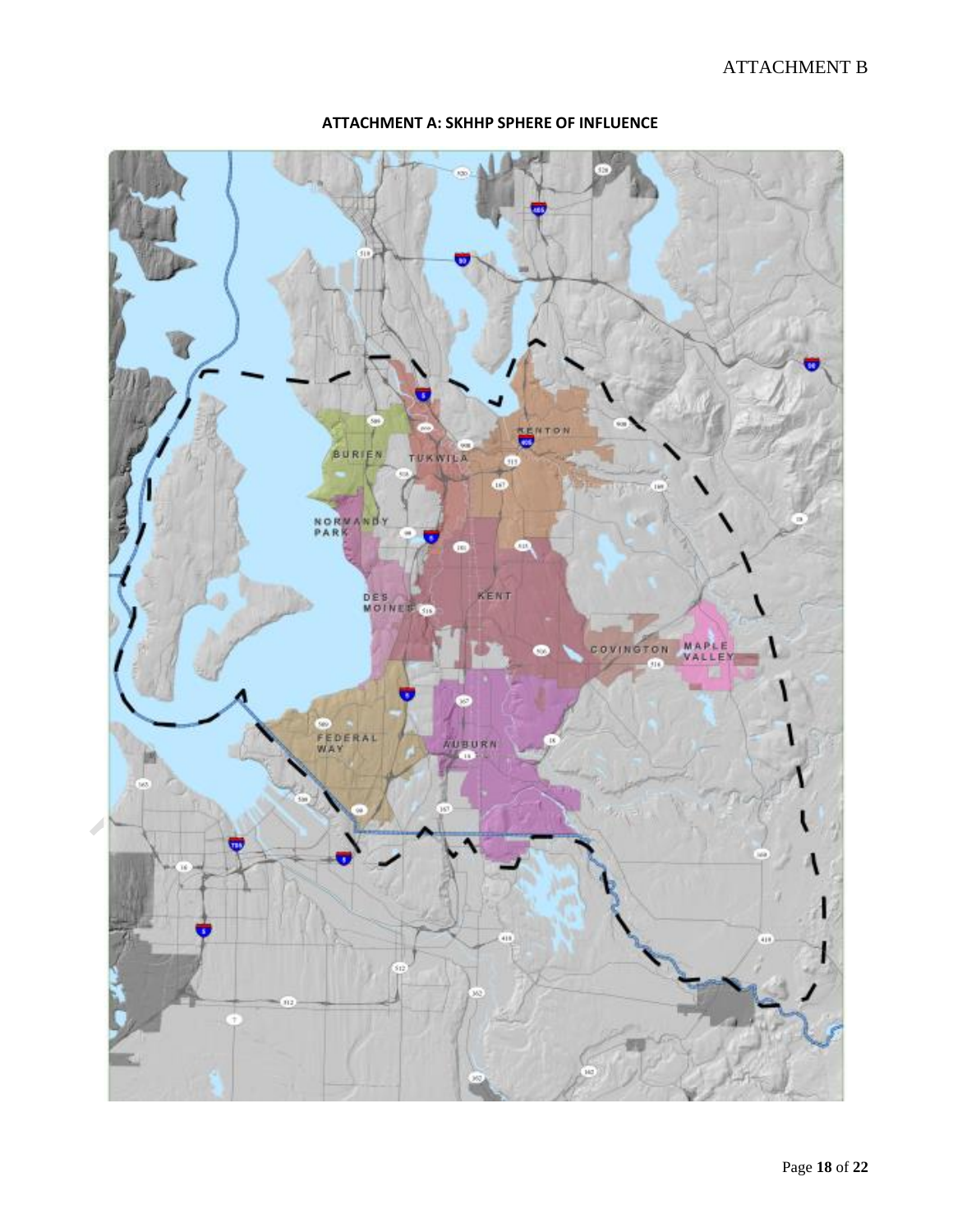## **DRAFT SKHHP 20223 WORK PLAN AND BUDGET**

## <span id="page-18-0"></span>**SKHHP MISSION**

South King County jurisdictions working together and sharing resources to create a coordinated, comprehensive, and equitable approach to increasing housing stability, reducing homelessness, and producing and preserving quality affordable housing in South King County.

## **OBJECTIVES**

- **Housing Policy and Planning.** Share technical information and resources to promote sound housing policy
- **Affordable Housing Investment**. Coordinate public resources to attract greater private and public investment for affordable housing in South King County
- **Outreach, Education, and Advocacy.** Provide a unified voice to advocate for South King County needs at a local, regional, and state levels

## **PURPOSE**

Establish a 2023 SKHHP Work Plan that is shaped by member jurisdictions, is consistent with the SKHHP Interlocal Agreement, and furthers SKHHP's mission.

## **BACKGROUND**

The Draft SKHHP 2023 work plan, developed in consultation with the SKHHP staff work group and Advisory Board, includes five goals and corresponding actions that will facilitate implementation of the SKHHP Interlocal Agreement. The 2023 work plan builds on work done in the past few years to establish a SKHHP Housing Capital Fund through pooled public resources, increase philanthropic and corporate investment through the creation of a SKHHP 501(c)(3) fundraising branch, and establish a SKHHP Advisory Board made up of community members that will help to ground SKHHP decisions in communities needs and interests.

## **NEXT STEPS**

In accordance with the Interlocal Agreement, the 2023 SKHHP Work Plan will be approved by the legislative body of each member jurisdiction and the SKHHP Executive Board. The timeline for continued development and adoption of the 2023 SKHHP Work Plan is as follows:

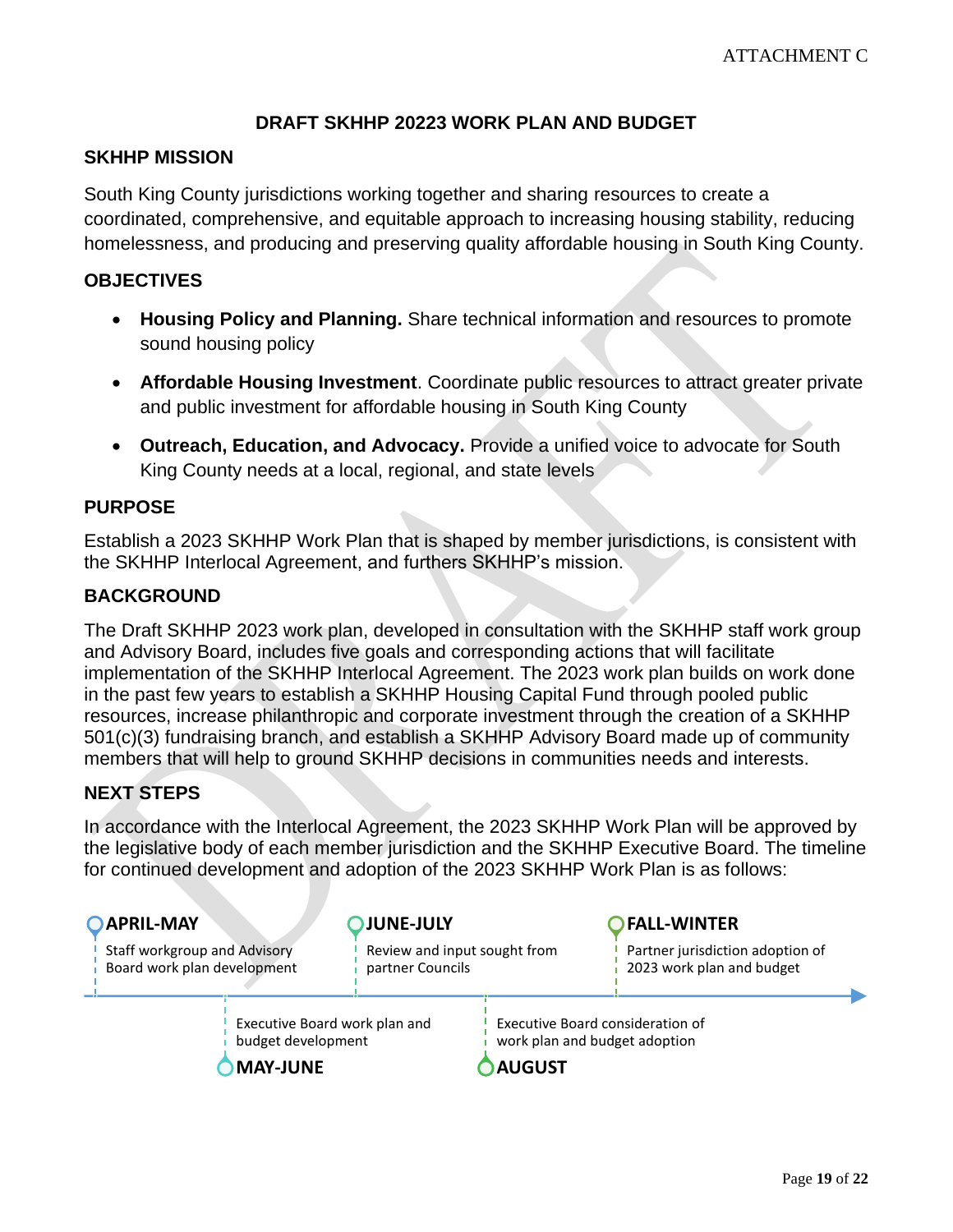## **GOAL 1: Define strategy, direction, and long-term goals, and provide direction to staff on implementation of the SKHHP interlocal agreement.**

### **Critical**

- Develop long-term funding strategy for the SKHHP Housing Capital Fund and facilitate conversations with member jurisdictions to identify and explore dedicated sources of revenue for affordable housing at the local and regional level.
- Develop annual work plan and budget.
- Generate and distribute quarterly progress reports to SKHHP Executive Board and member jurisdictions.

## **GOAL 2: Build long term stability for the SKHHP Housing Capital Fund:**

#### **Critical**

- Facilitate final 2022 funding approvals through member Councils.
- Prepare contract documents and distribute fund allocations for awarded projects.
- Monitor funded projects including evaluating and tracking payment plans.
- Work with administering agency to maintain records and produce regular financial reports for the SKHHP Housing Capital Fund.

#### **Important**

- Work collaboratively with public funders at the state and local levels to promote shared affordable housing goals and equitable geographic distribution.
- Work with private investors and lenders to maximize leverage of public investment into affordable housing.
- Work with member cities and project sponsors to start developing a pipeline of projects to be funded over the next five years.
- Actively vet potential projects and lead funding policy and prioritization discussions with the SKHHP Executive Board to facilitate planning and decisionmaking.

## **GOAL 3: Work with partner jurisdictions to enhance and develop new local policies and programs that protect existing affordable housing stock, provide housing security, and accelerate access to affordable housing.**

#### **Critical**

- Develop subregional housing preservation strategies.
- Continue to improve and refine and conduct regular updates to housing policy matrix and affordable housing database (being developed in 2022).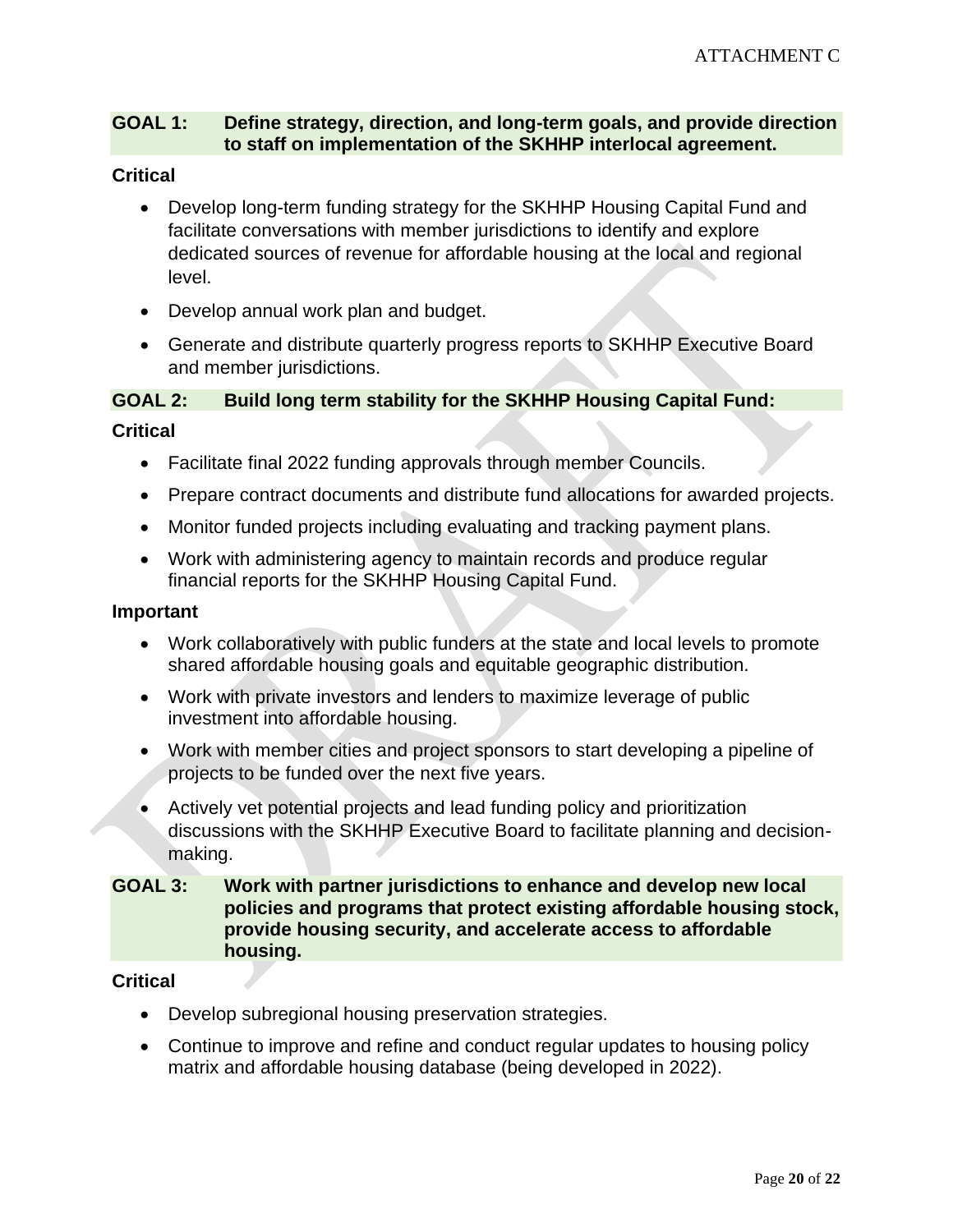- Convene city and county land use planners to share best practices and increase coordination and collaboration on housing policy and planning.
- Support efforts to advance 5-year action plan identified by the Regional Affordable Housing Task Force.

#### **Important**

• Develop a program to assist member cities with administering local housing incentive programs, including density bonus, multifamily tax exemption (MFTE), impact fee waivers, and other programs.

## **Goal 4: Represent South King County and its unique affordable housing needs at all decision tables and foster collaboration between partners.**

#### **Critical**

• Represent SKHHP at relevant local and reginal meetings and forums that help advance SKHHP's mission and provide a voice for increasing access to safe, healthy, and affordable housing in South King County.

#### **Important**

• Build relationships with state and federal legislators through organizing work sessions and providing progress updates.

## **Goal 5: Further strengthen regional stakeholders' understanding of the spectrum of affordable housing options, the range of related needs and opportunities, and the housing system .**

#### **Critical**

- Coordinate with housing organizations and stakeholder groups to provide education and engagement opportunities for elected officials, stakeholders, and community members.
- Conduct monthly SKHHP Executive Board educational topics on emerging housing and homelessness topics.

#### **Important**

• Provide annual updates to non-SKHHP South King County cities and relevant stakeholder groups.

#### **Desirable**

• Work with the Housing Development Consortium, affordable housing developers, and city and county planners to reimagine the South King County Joint Planners and Developers work group.